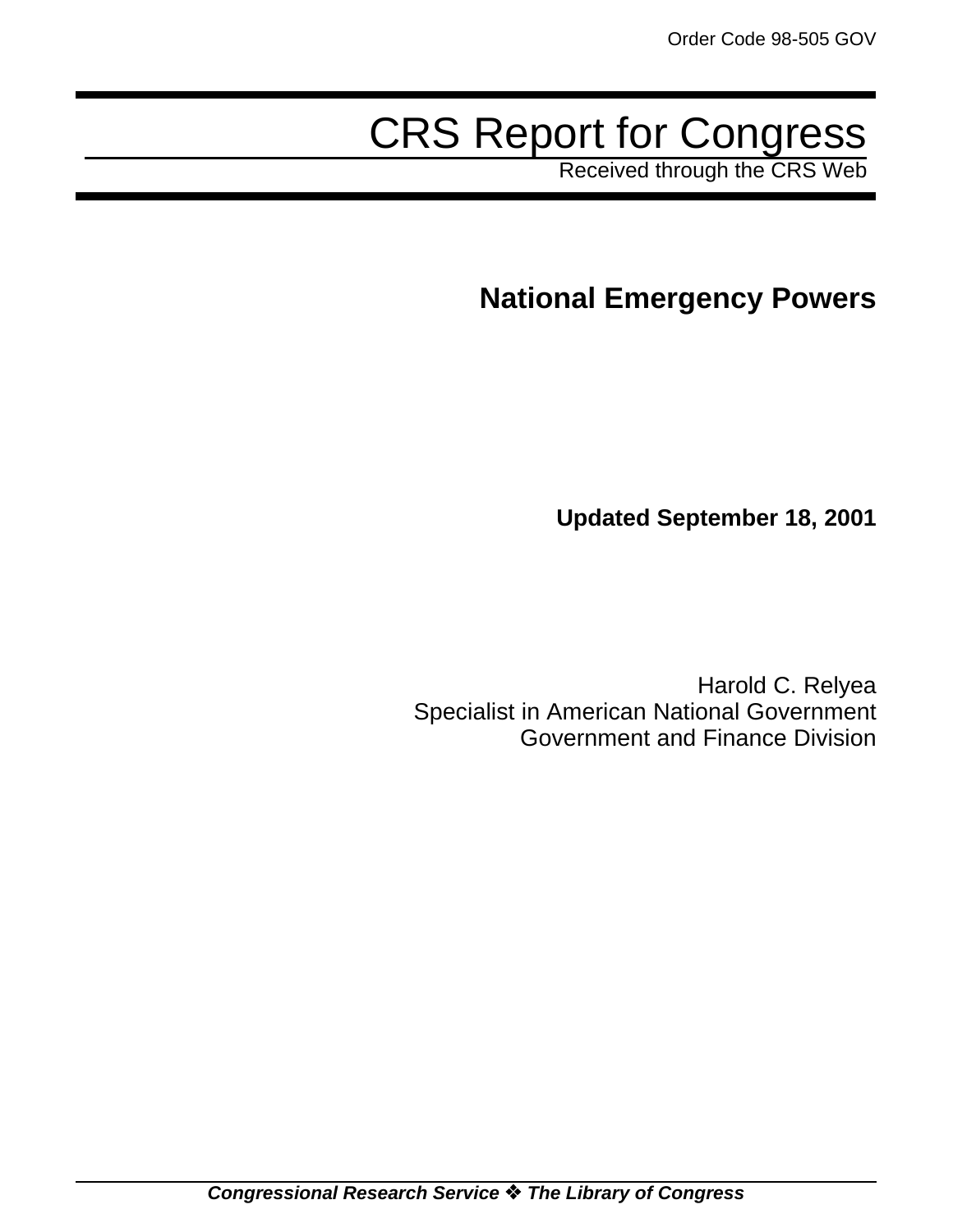# National Emergency Powers

#### **Summary**

The President of the United States has available certain powers that may be exercised in the event that the nation is threatened by crisis, exigency, or emergency circumstances (other than natural disasters, war, or near-war situations). Such powers may be stated explicitly or implied by the Constitution, assumed by the Chief Executive to be permissible constitutionally, or inferred from or specified by statute. Through legislation, Congress has made a great many delegations of authority in this regard over the past 200 years.

There are, however, limits and restraints upon the President in his exercise of emergency powers. With the exception of the habeas corpus clause, the Constitution makes no allowance for the suspension of any of its provisions during a national emergency. Disputes over the constitutionality or legality of the exercise of emergency powers are judicially reviewable. Indeed, both the judiciary and Congress, as co-equal branches, can restrain the executive regarding emergency powers. So can public opinion. Furthermore, since 1976, the President has been subject to certain procedural formalities in utilizing some statutorily delegated emergency authority. The National Emergencies Act (50 U.S.C. 1601-1651) eliminated or modified some statutory grants of emergency authority, required the President to declare formally the existence of a national emergency and to specify what statutory authority, activated by the declaration, would be used, and provided Congress a means to countermand the President's declaration and the activated authority being sought. The development of this regulatory statute and subsequent declarations of national emergency are reviewed in this report, which is updated as events require.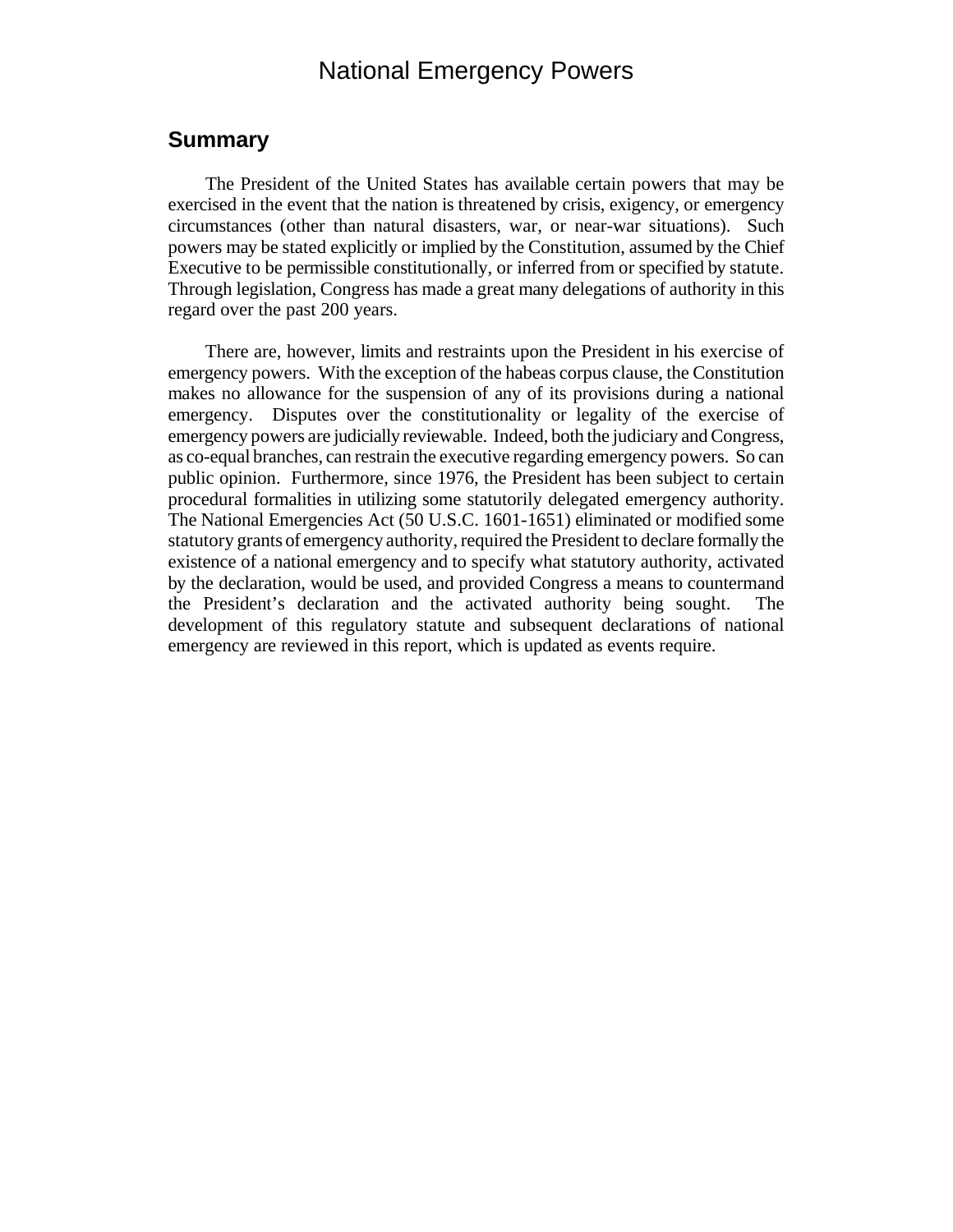# **Contents**

# **List of Tables**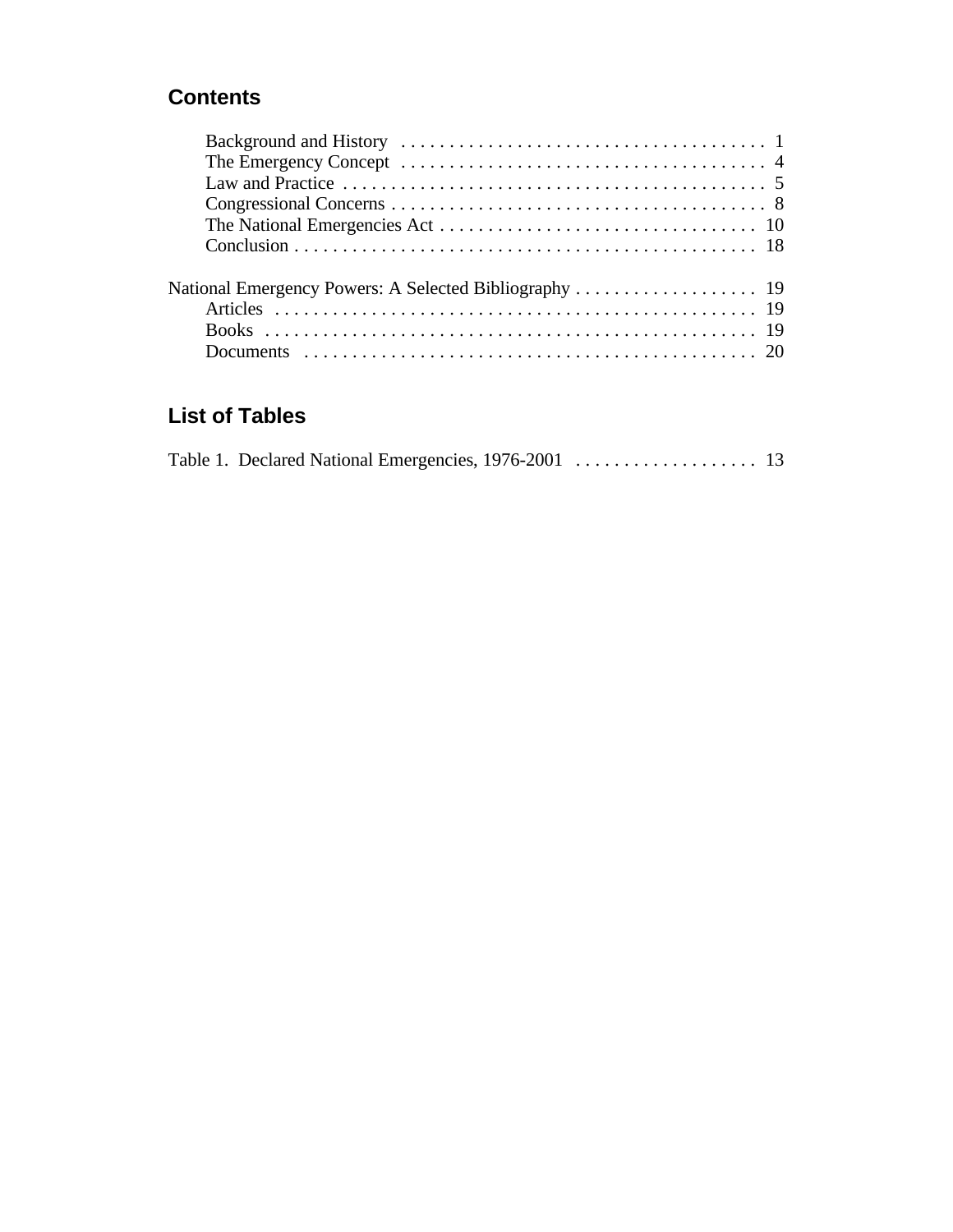# National Emergency Powers

Federal law provides a variety of powers for the President to use in response to crisis, exigency, or emergency circumstances threatening the nation. Moreover, they are not limited to military or war situations. Some of these authorities, deriving from the Constitution or statutory law, are continuously available to the President with little or no qualification. Others—statutory delegations from Congress—exist on a standby basis and remain dormant until the President formally declares a national emergency. These delegations or grants of power authorize the President to meet the problems of governing effectively in times of crisis. Under the powers delegated by such statutes, the President may seize property, organize and control the means of production, seize commodities, assign military forces abroad, institute martial law, seize and control all transportation and communication, regulate the operation of private enterprise, restrict travel, and, in a variety of ways, control the lives of United States citizens. Furthermore, Congress may modify, rescind, or render dormant such delegated emergency authority.

Until the crisis of World War I, Presidents utilized emergency powers at their own discretion. Proclamations announced the exercise of exigency authority. However, during World War I and thereafter, Chief Executives had available to them a growing body of standby emergency authority which became operative upon the issuance of a proclamation declaring a condition of national emergency. Sometimes such proclamations confined the matter of crisis to a specific policy sphere, and sometimes they placed no limitation whatsoever on the pronouncement. These activations of stand-by emergency authority remained acceptable practice until the era of the Vietnam war. In 1976, Congress curtailed this practice with the passage of the National Emergencies Act.

#### **Background and History**

The exercise of emergency powers had long been a concern of the classical political theorists, including the eighteenth-century English philosopher John Locke, who had a strong influence upon the Founding Fathers in the United States. A preeminent exponent of a government of laws and not of men, Locke argued that occasions may arise when the executive must exert a broad discretion in meeting special exigencies or "emergencies" for which the legislative power provided no relief or existing law granted no necessary remedy. He did not regard this prerogative as limited to wartime, or even to situations of great urgency. It was sufficient if the "public good" might be advanced by its exercise. $1$ 

<sup>1</sup> Thomas I. Cook, ed., *Two Treatises of Government*, by John Locke (New York: Hafner, 1947), pp. 203-207; Edward S. Corwin, *The President: Office and Powers, 1787-1957*, fourth revised edition (New York: New York University Press, 1957), pp. 147-148.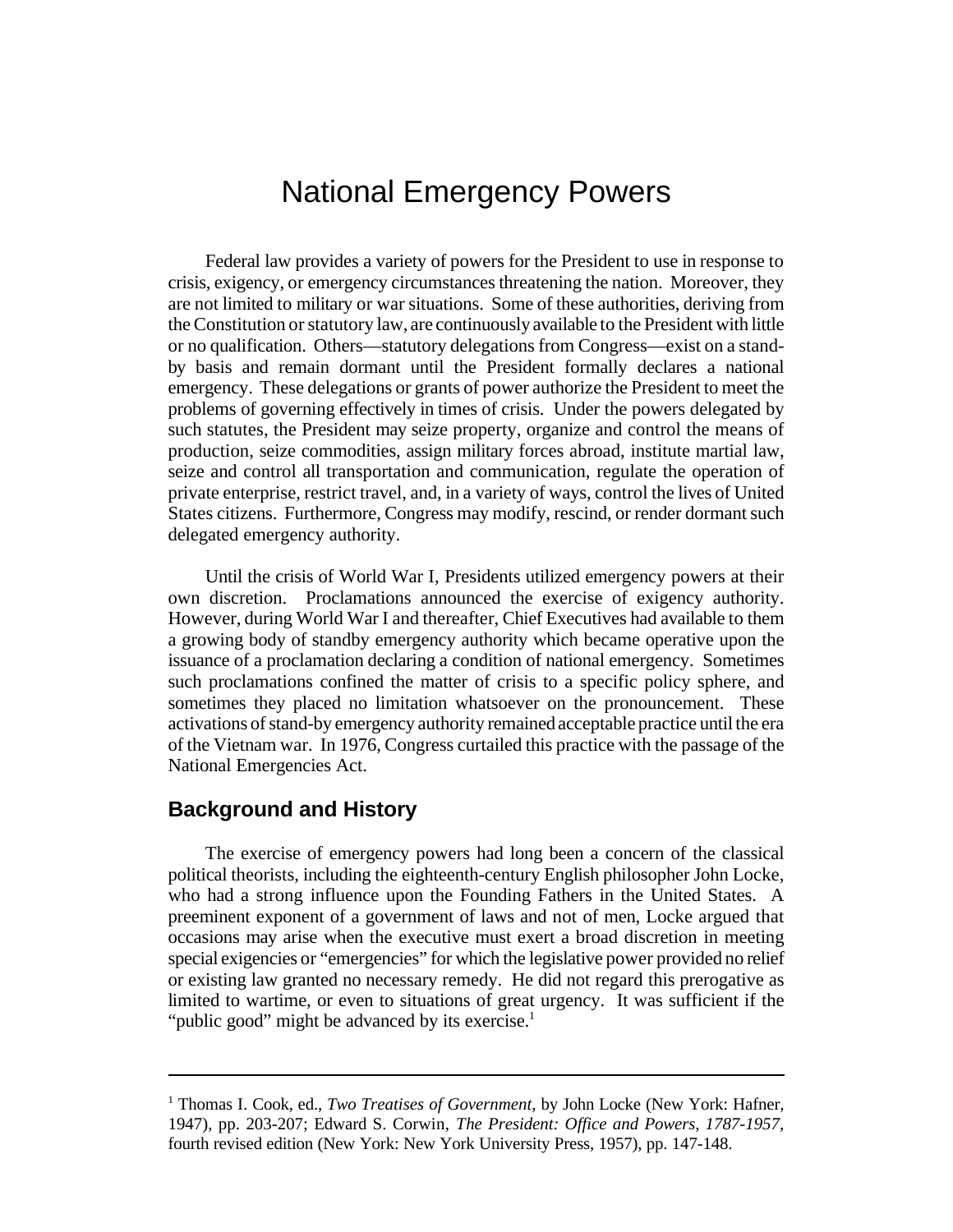Emergency powers were first expressed prior to the actual founding of the Republic. Between 1775 and 1781, the Continental Congress passed a series of acts and resolves which count as the first expressions of emergency authority. $2$  These instruments dealt almost exclusively with the prosecution of the Revolutionary War.

At the Constitutional Convention of 1787, emergency powers, as such, failed to attract much attention during the course of debate over the charter for the new government. It may be argued, however, that the granting of emergency powers by Congress is implicit in its Article I, section 8 authority to "provide for the common Defense and general Welfare," the commerce clause, its war, armed forces, and militia powers, and the "necessary and proper" clause empowering it to make such laws as are required to fulfill the executions of "the foregoing Powers, and all other Powers vested by this Constitution in the Government of the United States, or in any Department or Officer thereof."

There is a tradition of constitutional interpretation that has resulted in so-called implied powers, which may be invoked in order to respond to an emergency situation. Locke seems to have anticipated this practice. Furthermore, Presidents have occasionally taken an emergency action which they *assumed* to be constitutionally permissible. Thus, in the American governmental experience, the exercise of emergency powers has been somewhat dependent upon the Chief Executive's view of the presidential office.

Perhaps the President who most clearly articulated a view of his office in conformity with the Lockean position was Theodore Roosevelt. Describing what came to be called the "stewardship" theory of the presidency, Roosevelt wrote of his "insistence upon the theory that the executive power was limited only by specific restrictions and prohibitions appearing in theConstitution or imposed bytheCongress under its constitutional powers." It was his view "that every executive officer, and above all every executive officer in high position, was a steward of the people," and he "declined to adopt the view that what was imperatively necessary for the Nation could not be done by the President unless he could find some specific authorization to do it." Indeed, it was Roosevelt's belief that, for the President, "it was not only his right but his duty to do anything that the needs of the Nation demanded unless such action was forbidden by the Constitution or by the laws."<sup>3</sup>

Opposed to this view of the presidency was Roosevelt's former Secretary of War, personal choice for, and actual successor as Chief Executive, William Howard Taft. He viewed the presidential office in more limited terms, writing "that the President can exercise no power which cannot be fairly and reasonably traced to some specific grant of power or justly implied and included within such express grant as proper and necessary to its exercise." In his view, such a "specific grant must be

<sup>2</sup> See J. Reuben Clark, Jr., comp., *Emergency Legislation Passed Prior to December 1917 Dealing with the Control and Taking of Private Property for the Public Use, Benefit, or Welfare, Presidential Proclamations and Executive Orders Thereunder, to and Including January 31, 1918, to Which Is Added a Reprint of Analogous Legislation Since 1775* (Washington: GPO, 1918), pp. 201-228.

<sup>3</sup> Theodore Roosevelt, *An Autobiography* (New York: Macmillan, 1913), pp. 388-389.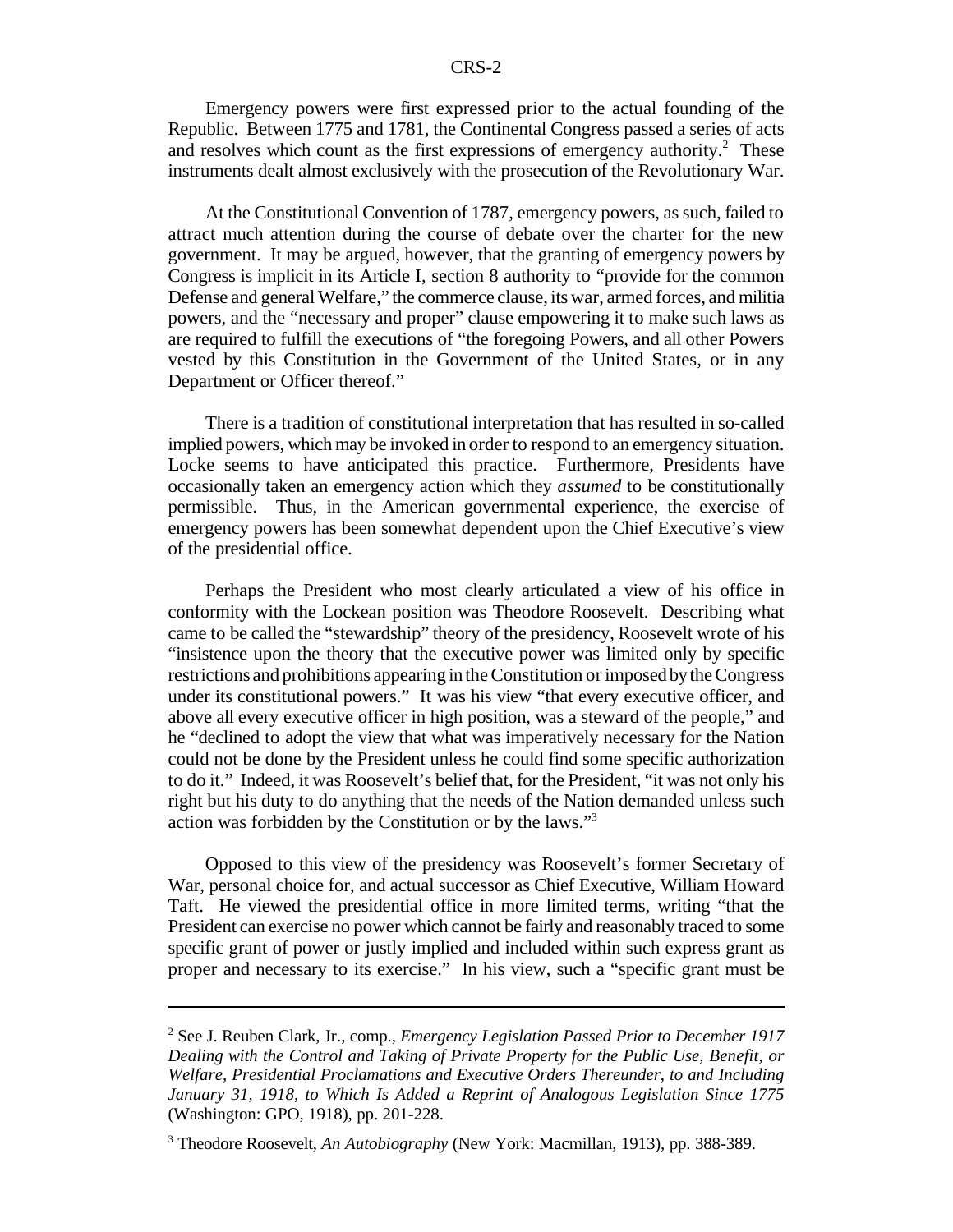either in the Federal Constitution or in an act of Congress passed in pursuance thereof. There is," Taft concluded, "no undefined residuum of power which he can exercise because it seems to him to be in the public interest ....<sup>4</sup>

Between these two views of the presidency lie various gradations of opinion, resulting in perhaps as many conceptions of the office as there have been holders. One authority has summed up the situation in the following words:

Emergency powers are not solely derived from legal sources. The extent of their invocation and use is also contingent upon the personal conception which the incumbent of the Presidential office has of the Presidency and the premises upon which he interprets his legal powers. In the last analysis, the authority of a President is largely determined by the President himself.<sup>5</sup>

Finally, apart from the Constitution, but resulting from its prescribed procedures, there are statutory grants of power for emergency conditions. The President is authorized by Congress to take some special or extraordinary action, ostensibly to meet the problems of governing effectively in times of exigency. Sometimes these laws are only of temporary duration. The Economic Stabilization Act of 1970, for example, allowed the President to impose certain wage and price controls for about three years before it expired automatically in 1974.<sup>6</sup> The statute gave the President emergency authority to address a crisis in the nation's economy.

Of course, many of these laws are continuously maintained or permanently available for the President's ready use in responding to an emergency. The Defense Production Act, originally adopted in 1950 to prioritize and regulate the manufacture of military material, is exemplary of this type of statute.<sup>7</sup>

Lastly, there are various stand-by laws which convey special emergency powers once the President formally declares a national emergency activating them. In 1973, a Senate special committee studying emergency powers published a compilation identifying some 470 provisions of federal law delegating to the executive extraordinary authority in time of national emergency.<sup>8</sup> The vast majority of them are of the stand-by kind—dormant until activated by the President. However, formal procedures for invoking these authorities, accounting for their use, and regulating

<sup>4</sup> William Howard Taft, *Our Chief Magistrate and His Powers* (New York: Columbia University Press, 1916), pp. 139-140; for a direct response to Theodore Roosevelt's expression of presidential power, see William Howard Taft, *The Presidency* (New York, Charles Scribner's Sons, 1916), pp. 125-130.

<sup>5</sup> Albert L. Sturm, "Emergencies and the Presidency," *Journal of Politics*, vol. 11, Feb. 1949, pp. 125-126.

<sup>6</sup> See 84 Stat. 799-800, 1468; 85 Stat. 13, 38, 743-755; and 87 Stat. 27-29.

<sup>7</sup> See 64 Stat. 798; 50 U.S.C. App. 2061 *et seq.* (1994).

<sup>&</sup>lt;sup>8</sup> U.S. Congress, Senate Special Committee on the Termination of the National Emergency, *Emergency Powers Statutes*, 93rd Cong., 1 stsess., S.Rept. 93-549 (Washington: GPO, 1973).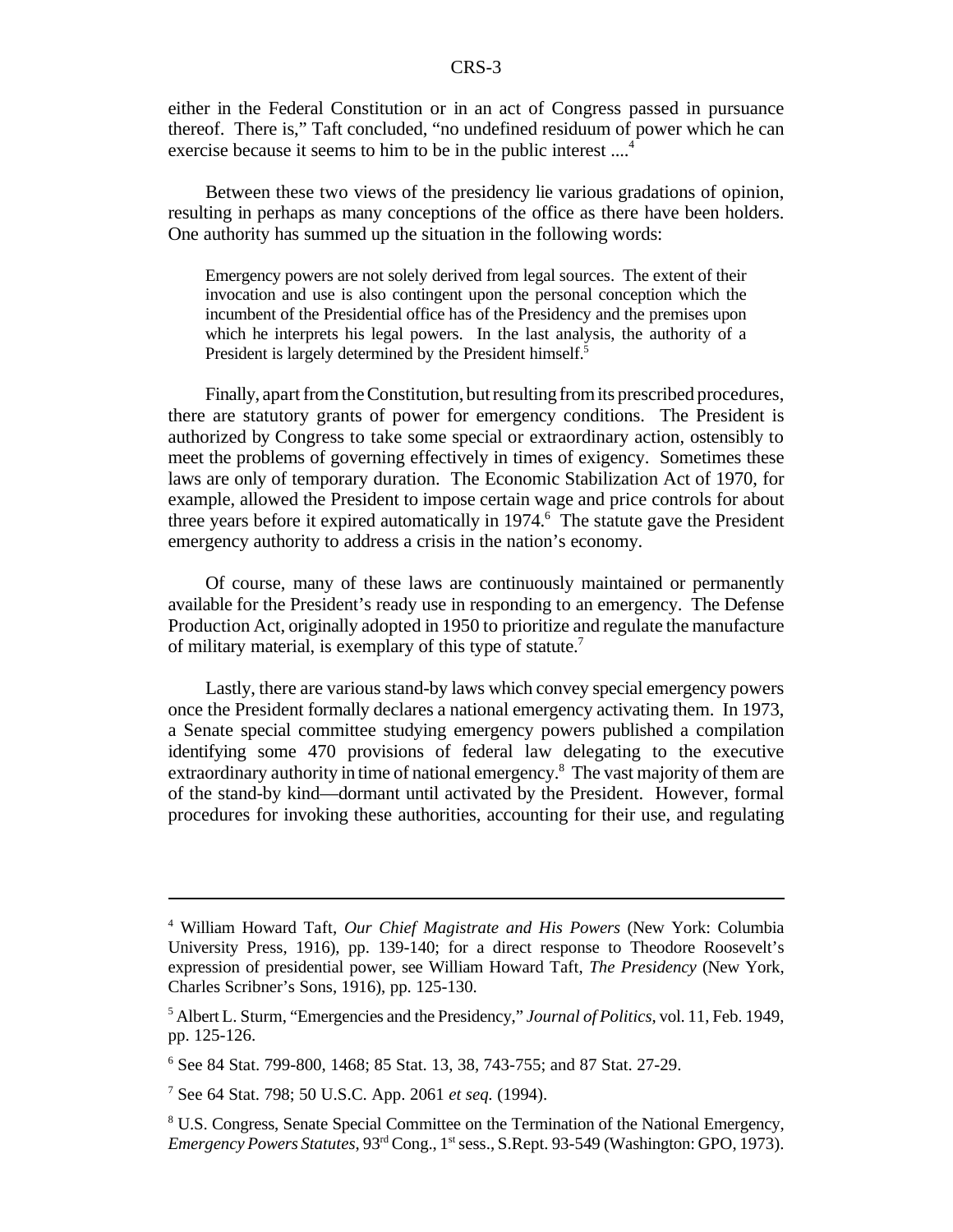their activation and application were established a while ago by the National Emergencies Act of 1976.9

#### **The Emergency Concept**

Relying upon constitutional authority or congressional delegations made at varioustimes over the past 200 years, the President of the United States may exercise certain powers in the event that the continued existence of the nation isthreatened by crisis, exigency, or *emergency* circumstances. What is a national emergency?

In the simplest understanding of the term, the dictionary defines an emergency as "an unforeseen combination of circumstances or the resulting state that calls for immediate action."<sup>10</sup> In the midst of the crisis of the Great Depression, a 1934 Supreme Court majority opinion characterized an emergency in terms of urgency and relative infrequency of occurrence as well as equivalence to a public calamity resulting from fire, flood, or like disaster not reasonably subject to anticipation.<sup>11</sup> An eminent constitutional scholar, the late Edward S. Corwin, explained emergency conditions as being those "which have not attained enough of stability or recurrency to admit of their being dealt with according to rule."<sup>12</sup> During congressional committee hearings on emergency powers in 1973, a political scientist described an emergency in the following terms: "It denotes the existence of conditions of varying nature, intensity and duration, which are perceived to threaten life or well-being beyond tolerable limits."<sup>13</sup> Corwin also indicated it "connotes the existence of conditions suddenly intensifying the degree of existing danger to life or well-being beyond that which is accepted as normal."<sup>14</sup>

There are perhaps at least four aspects of an emergency condition. The first is itstemporal character: an emergency issudden, unforeseen, and of unknown duration. The second is its potential gravity: an emergency is dangerous and threatening to life and well-being. The third, in terms of governmental role and authority, is the matter of perception: who discerns this phenomenon? The Constitution may be guiding on this question, but not always conclusive. Fourth, there is the element of response: by definition, an emergency requires immediate action, but is, as well, unanticipated and, therefore, as Corwin notes, cannot always be "dealt with according to rule." From

<sup>9</sup> 90 Stat. 1255; 50 U.S.C. 1601-1651.

<sup>10</sup> *Webster's New Collegiate Dictionary* (Springfield, MA: G & C Merriam, 1974), p. 372.

<sup>&</sup>lt;sup>11</sup> Home Building and Loan Association v. Blaisdell, 290 U.S. 398, 440 (1934).

<sup>12</sup> Edward S. Corwin, *The President: Office and Powers, 1787-1957*, p. 3.

<sup>&</sup>lt;sup>13</sup> U.S. Congress, Senate Special Committee on the Termination of the National Emergency, *National Emergency*, hearings,  $93<sup>rd</sup>$  Cong., 1<sup>st</sup> sess., Apr. 11-12, 1973 (Washington: GPO, 1973), p. 277.

<sup>&</sup>lt;sup>14</sup> Ibid., p. 279.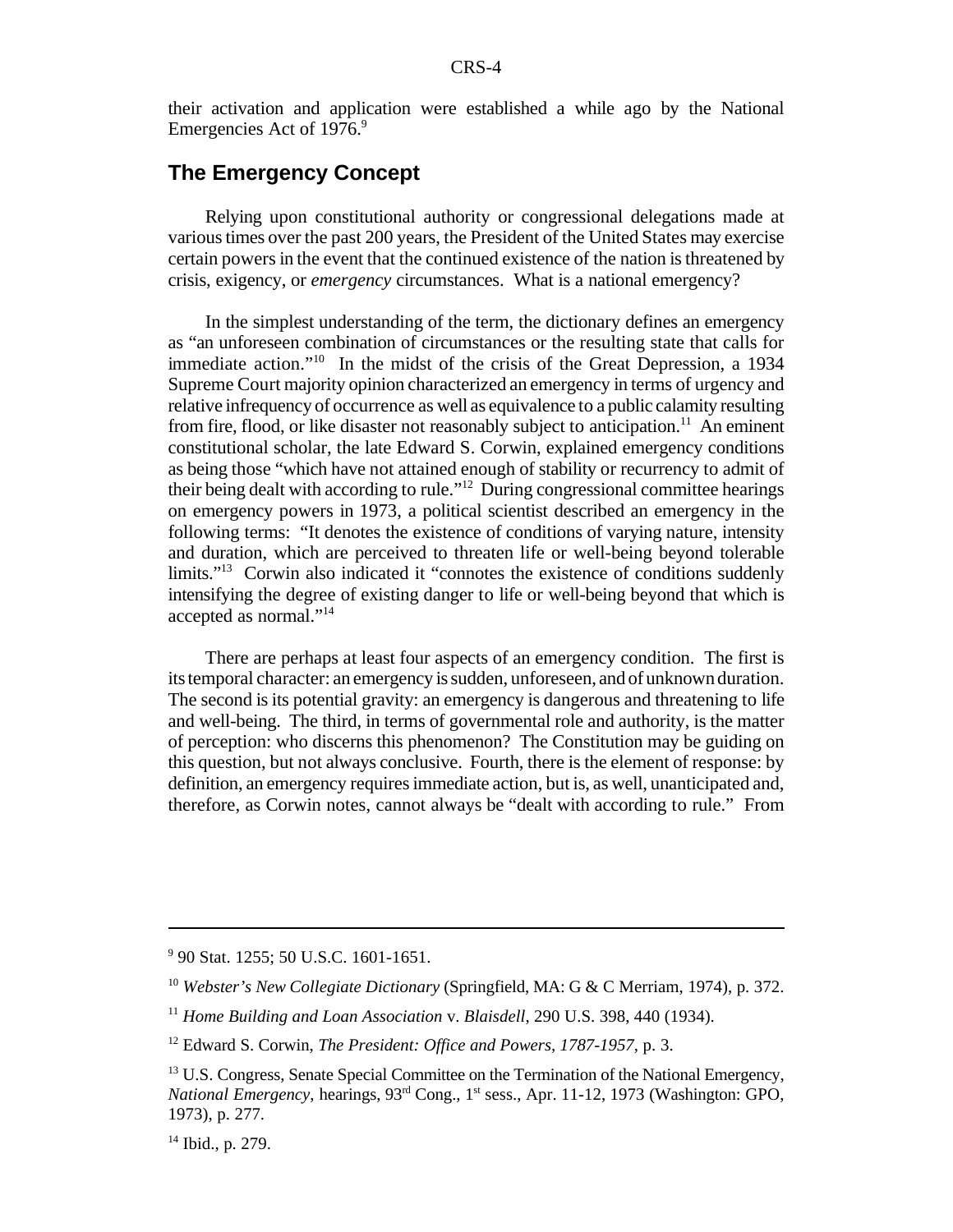#### CRS-5

these simple factors arise the dynamics of national emergency powers.<sup>15</sup> These dynamics can be seen in the history of the exercise of emergency powers.

#### **Law and Practice**

During the summer of 1792, residents of western Pennsylvania, Virginia, and the Carolinas began forcefully opposing the collection of a federal excise tax on whiskey. Anticipating rebellious activity, Congress enacted legislation providing for the calling forth of the militia to suppress insurrections and repel invasions.<sup>16</sup> Section 3 of this statute required that a presidential proclamation be issued to warn insurgents to cease their activity.<sup>17</sup> If hostilities persisted, the militia could be dispatched. On August 17, 1794, President Washington issued such a proclamation. The insurgency continued. The President then took command of the forces organized to put down the rebellion.<sup>18</sup>

Here was the beginning of a pattern of policy expression and implementation regarding emergency powers. Congress legislated extraordinary or special authority for discretionary use by the President in a time of emergency. In issuing a proclamation, the Chief Executive notified Congress that he was making use of this power and also apprised other affected parties of his emergency action.

Over the next 100 years, Congress enacted various permanent and standby laws for responding largely to military, economic, and labor emergencies. During this span of years, however, the exercise of emergency powers by President Abraham Lincoln brought the first great dispute overthe authority and discretion of the Chief Executive to engage in emergency actions.

By the time of Lincoln's inauguration (March 4, 1861), seven states of the lower South had announced their secession from the Union; the Confederate provisional government had been established (February 4, 1861); Jefferson Davis had been elected (February 9, 1861) and installed as president of the confederacy (February 18, 1861); and an army was being mobilized by the secessionists. Lincoln had a little over two months to consider his course of action.

When the new President assumed office, Congress was not in session. For reasons of his own, Lincoln delayed calling a special meeting of the legislature, but soon ventured into its constitutionally designated policy sphere. On April 19, he

<sup>&</sup>lt;sup>15</sup> While some might argue that the concept of emergency powers can be extended to embrace authority exercised in response to circumstances of natural disaster, this dimension is not within the scope of this report. Various federal response arrangements and programs for dealing with natural disasters have been established and administered with no potential or actual disruption of constitutional arrangements. With regard to Corwin's characterization of emergency conditions, these long-standing arrangements and programssuggest that natural disasters do "admit of their being dealt with according to rule."

 $16$  1 Stat. 264-265.

<sup>&</sup>lt;sup>17</sup> This authority may presently be found at 10 U.S.C. 334.

<sup>18</sup> See James D. Richardson, ed., *A Compilation of the Messages and Papers of the Presidents*, vol. 1 (New York: Bureau of National Literature, 1897), pp. 149-154.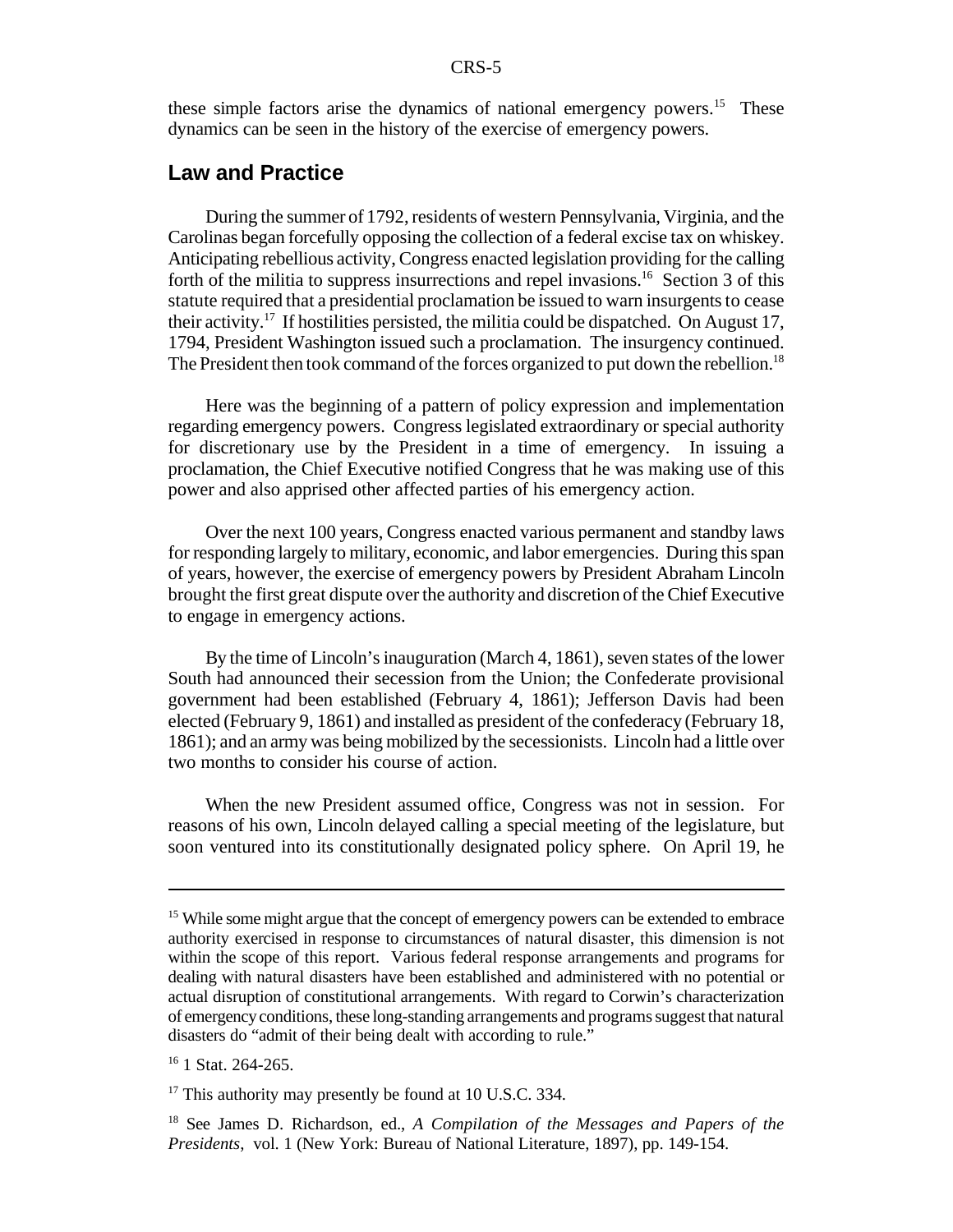#### CRS-6

issued a proclamation establishing a blockade on the ports of the secessionist states,  $19$ "a measure hitherto regarded as contrary to both the Constitution and the law of nations except when the government was embroiled in a declared, foreign war."<sup>20</sup> Congress, of course, had not been given an opportunity to consider a declaration of war.

The next day, the President ordered the addition of 19 vessels to the navy "for purposes of public defense."<sup>21</sup> A short time later, the blockade was extended to the ports of Virginia and North Carolina.<sup>22</sup>

By a proclamation of May 3, Lincoln ordered that the regular army be enlarged by 22,714 men, that navy personnel be increased by 18,000, and that 42,032 volunteers be accommodated for three-year terms of service.<sup>23</sup> Such a directive, of course, antagonized many Representatives and Senators, because Congress is specifically authorized by Article I, Section 8, of the Constitution "to raise and support armies."

In his July message to the newly assembled Congress, Lincoln suggested that, while his actions with regard to the expansion of the armed forces might be legally suspect, "[t]hese measures, whether strictly legal or not, were ventured upon under what appeared to be a popular and a public necessity, trusting then, as now, that Congress would readily ratify them. It is believed," he wrote, "that nothing has been done beyond the constitutional competency of Congress."<sup>24</sup>

Indeed, Congress subsequently did legislatively authorize, and thereby approve, the President's actions regarding his increasing armed forces personnel, and would do the same later concerning some other questionable emergency actions. In the case of Lincoln, the opinion of scholars and experts is "that neither Congress nor the Supreme Court exercised any effective restraint upon the President."<sup>25</sup> The emergency actions of the Chief Executive were either unchallenged or approved by Congress, and were either accepted or, because of almost no opportunity to renderjudgment, went largely without notice by the Supreme Court. The President made a quick response to the emergency at hand, a response which Congress or the courts might have rejected in

<sup>19</sup> Ibid., vol. 7, pp. 3215-3216.

<sup>20</sup> Clinton L. Rossiter, *Constitutional Dictatorship* (New York: Harcourt, Brace, and World, 1963), p. 225.

 $21$  Ibid.

<sup>22</sup> See James D. Richardson, comp., *A Compilation of the Messages and Papers of the Presidents*, vol. 7, p. 3216.

<sup>23</sup> Ibid., pp. 3216-3217.

<sup>&</sup>lt;sup>24</sup> Ibid., p. 3225.

<sup>25</sup> James G. Randall, *Constitutional Problems Under Lincoln* (Urbana, IL: University of Illinois Press, 1951); also seeWilfredE.Binkley,*President and Congress*(New York: Alfred A. Knopf, 1947), pp. 124-127; Clinton L. Rossiter, *Constitutional Dictatorship*, pp. 233- 234; and Woodrow Wilson, *Constitutional Government in the United States* (New York: Columbia University Press, 1907), p. 58.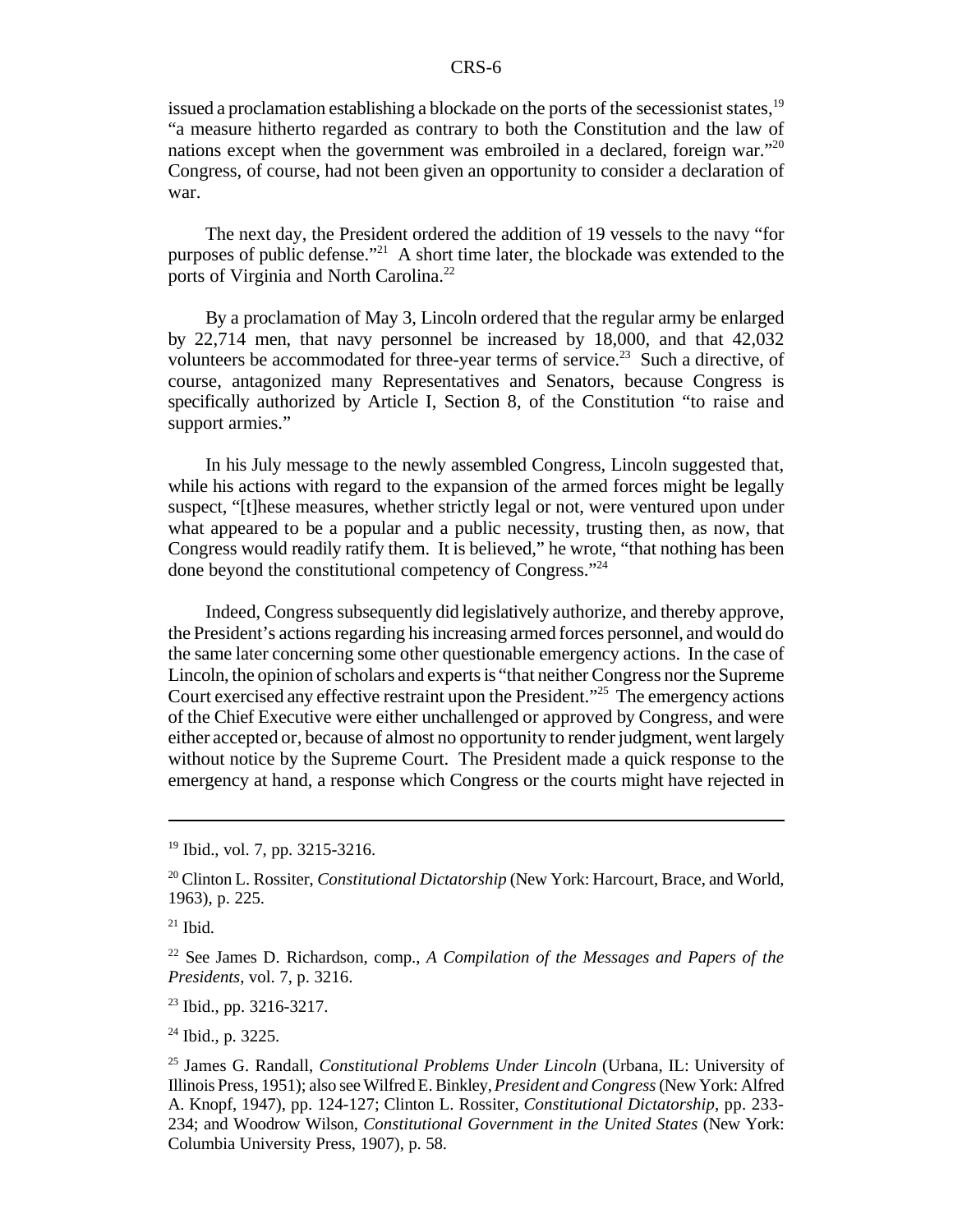law, but which, nonetheless, had been made in fact and with some degree of popular approval. Similar controversy would arise concerning the emergency actions of Presidents Woodrow Wilson and Franklin D. Roosevelt. Both men exercised extensive emergency powers with regard to world hostilities, and Roosevelt also used emergency authority to deal with the Great Depression. Their emergency actions, however, were largely supported by statutory delegations and a high degree of approval on the part of both Congress and the public.

Furthermore, during the Wilson and Roosevelt presidencies, a major procedural development occurred in the exercise of emergency powers—use of a proclamation to declare a national emergency and thereby activate allstand-by statutory provisions delegating authority to the President during a national emergency. The first such national emergency proclamation was issued by President Wilson on February 5, 1917.<sup>26</sup> Promulgated on the authority of a statute establishing the United States Shipping Board, the proclamation concerned water transportation policy.<sup>27</sup> It was statutorily terminated, along with a variety of other wartime measures, on March 3, 1921.<sup>28</sup>

President Franklin D. Roosevelt issued the next national emergency proclamation some 48 hours after assuming office.<sup>29</sup> Proclaimed March 6, 1933, on the somewhat questionable authority of the Trading with the Enemy Act of 1917,  $30$  the proclamation declared a so-called "bank holiday" and halted a major class of financial transactions by closing the banks. Congress subsequently gave specific statutory support for the Chief Executive's action with the passage of the Emergency Banking Act on March  $9<sup>31</sup>$  Upon signing this legislation into law, the President issued a second banking proclamation, based upon the authority of the new law, continuing the bank holiday until it was determined that banking institutions were capable of conducting business in accordance with new banking policy.<sup>32</sup>

Next, on September 8, 1939, President Roosevelt promulgated a proclamation of "limited" national emergency, though the qualifying term had no meaningful legal significance.<sup>33</sup> Almost two years later, on May 27, 1941, he issued a proclamation of "unlimited" national emergency.<sup>34</sup> This action, however, actually did not make any important new powers available to the Chief Executive in addition to those activated by the 1939 proclamation. The President's purpose in making the second

- $31$  48 Stat. 1.
- <sup>32</sup> 48 Stat. 1691.
- <sup>33</sup> 54 Stat. 2643.
- <sup>34</sup> 55 Stat. 1647.

<sup>26</sup> 39 Stat. 1814.

 $27$  39 Stat. 728.

<sup>28</sup> 41 Stat. 1359.

 $29$  48 Stat. 1689.

<sup>30</sup> 40 Stat. 411.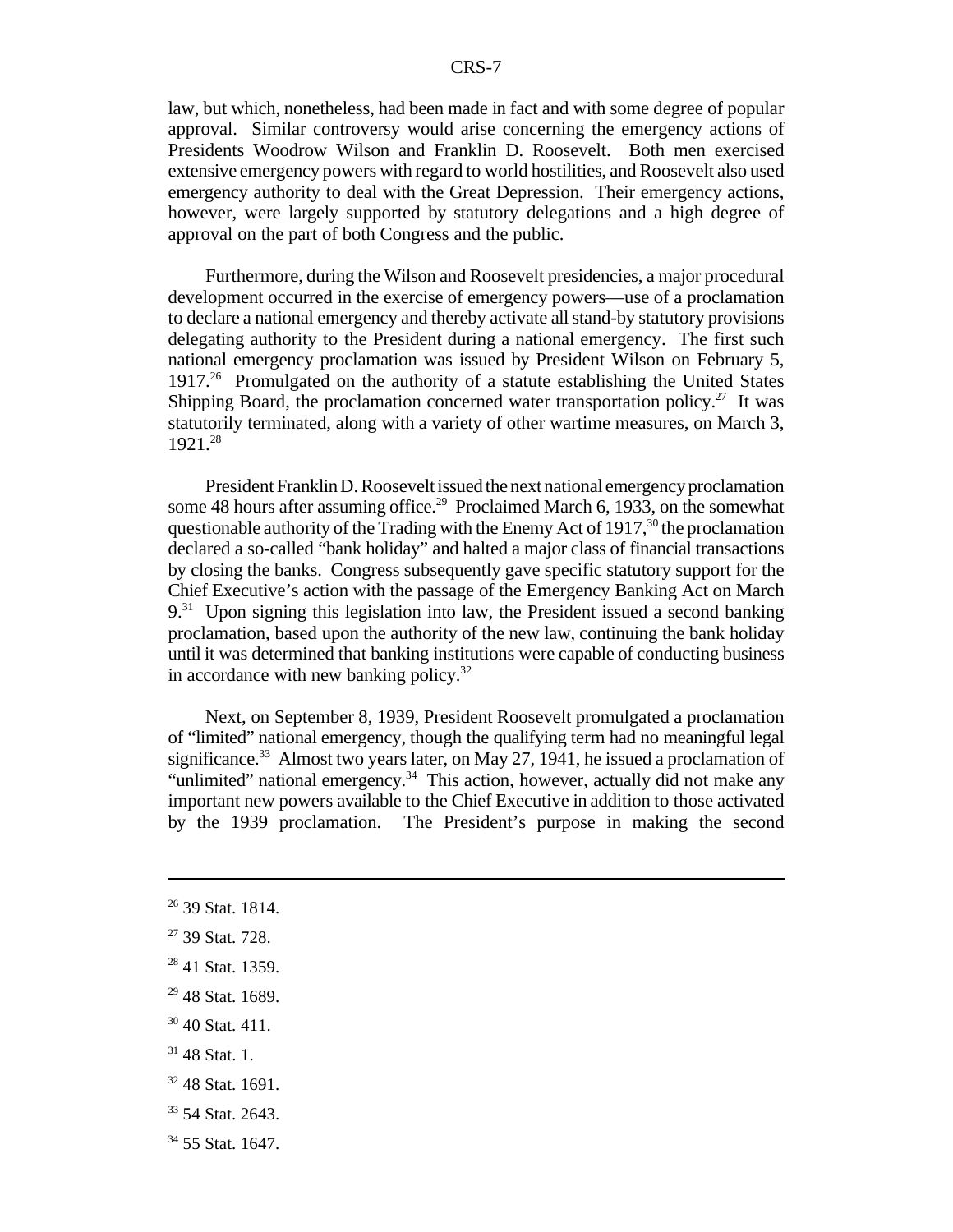proclamation was largely to apprise the American people of the worsening conflict in Europe and growing tensions in Asia.

These two war-related proclamations of a general condition of national emergency remained operative until 1947, when certain of the provisions of law they had activated were statutorily rescinded.<sup>35</sup> Then, in 1951, Congress terminated the declaration of war against Germany.<sup>36</sup> In the spring of the following year, the Senate ratified the treaty of peace with Japan. Because these actions marked the end of World War II for the United States, legislation was required to keep certain emergency provisions in effect. Initially, the Emergency Powers Interim Continuation Act temporarily maintained this emergency authority.<sup>37</sup> It was subsequently supplanted by the Emergency Powers Continuation Act, which kept selected emergency delegations in force until August 1953.<sup>38</sup> By proclamation in April 1952, President Harry S. Truman terminated the 1939 and 1941 national emergency declarations, leaving operative only those emergency authorities continued by statutory specification.<sup>39</sup>

President Truman's 1952 termination, however, specifically exempted a December 1950 proclamation of national emergency he had issued in response to hostilities in Korea.<sup>40</sup> Furthermore, this condition of national emergency would remain in force and unimpaired well into the era of the Vietnam war.

Two other proclamations of national emergency also would be promulgated before Congress once again turned its attention to these matters. Faced with a postal strike, President Richard M. Nixon declared a national emergency in March  $1970$ ,  $41$ thereby gaining permission to use units of the Ready Reserve to assist in moving the mail.<sup>42</sup> A second national emergency was proclaimed by President Nixon in August 1971 to control the balance of paymentsflow by terminating temporarily certain trade agreement provisos and imposing supplemental duties on some imported goods.<sup>43</sup>

#### **Congressional Concerns**

In the years following the conclusion of U.S. armed forces involvement in active military conflict in Korea, occasional expressions of concern were heard in Congress regarding the continued existence of President Truman's 1950 national emergency proclamation long after the conditions prompting itsissuance had disappeared. There

- <sup>41</sup> 84 Stat. 2222.
- <sup>42</sup> See 10 U.S.C. 673 (1970).
- <sup>43</sup> 85 Stat. 926.

<sup>35</sup> 61 Stat. 449.

 $36$  65 Stat. 451.

<sup>37</sup> 66 Stat. 54; extended at 66 Stat. 96, 137, and 296.

<sup>38</sup> 66 Stat. 330; extended at 67 Stat. 18 and 131.

<sup>&</sup>lt;sup>39</sup> 66 Stat. c31.

<sup>40</sup> 64 Stat. A454.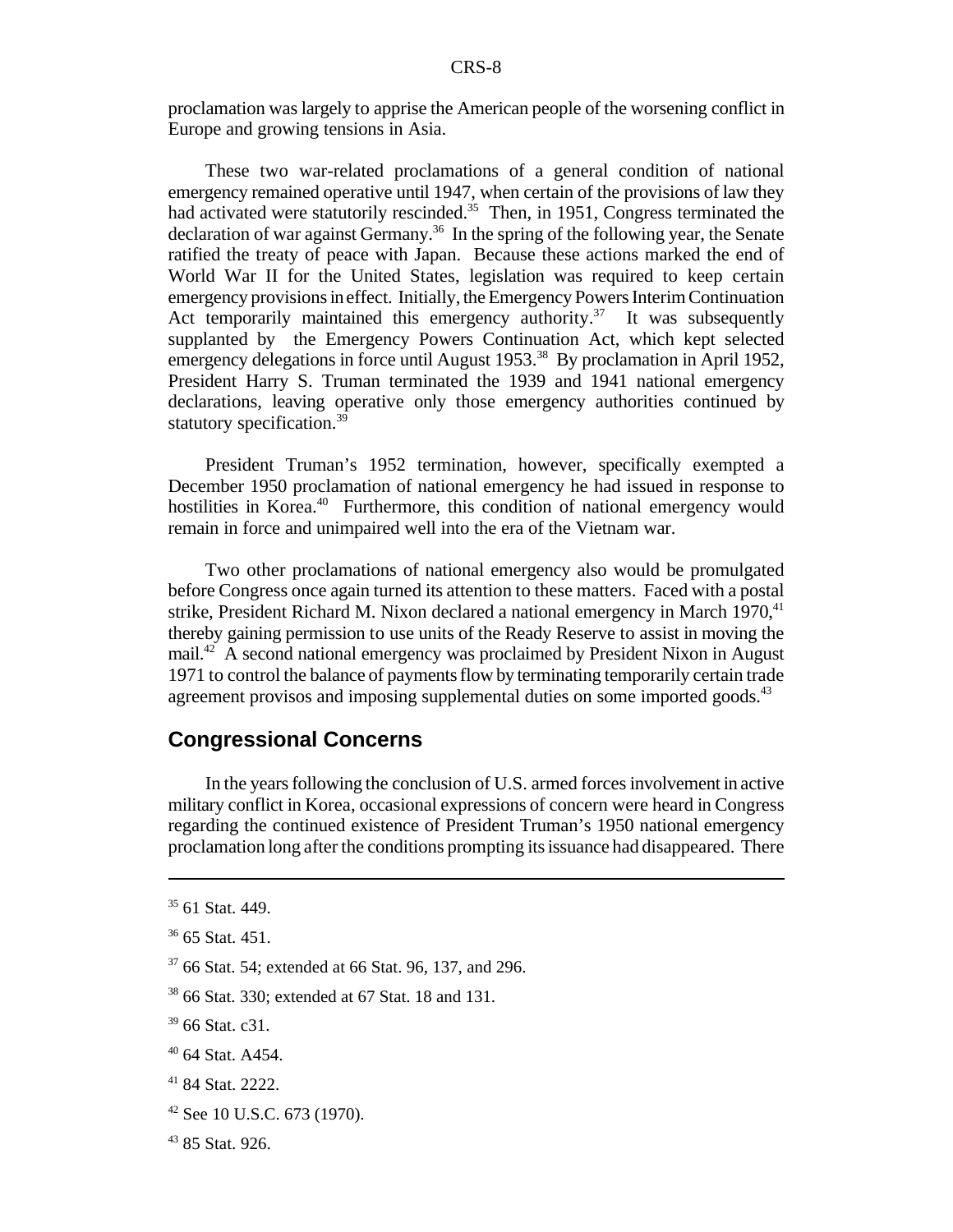was some annoyance that the President was retaining extraordinary powers intended only for a time of genuine emergency, and a feeling that the Chief Executive was thwarting the legislative intent of Congress by continuously failing to terminate the declared national emergency.<sup>44</sup>

Growing public and congressional displeasure with the President's exercise of his war powers and deepening U.S. involvement in hostilities in Vietnam prompted interest in a variety of related matters. For Senator Charles Mathias, interest in the question of emergency powers developed out of U.S. involvement inVietnam and the incursion intoCambodia. Together with Senator Frank Church, he sought to establish a Senate special committee to study the implications of terminating the 1950 proclamation of national emergency that was being used to prosecute the Vietnam war, "to consider problems which might arise as the result of the termination and to consider what administrative or legislative actions might be necessary." Such a panel was initially chartered by S.Res. 304 as the Special Committee on the Termination of the National Emergency in June of 1972, but did not begin operations before the end of the year.<sup>45</sup>

With the convening of the  $93<sup>rd</sup>$  Congress in 1973, the special committee was approved again with S.Res. 9. Upon exploring the subject matter of national emergency powers, however, the mission of the special committee became more burdensome. There was not just one proclamation of national emergency in effect, but four such instruments, issued in 1933, 1950, 1970, and 1971. The United States was in a condition of national emergency four times over, and with each proclamation, the whole collection of statutorily delegated emergency powers was activated. Consequently, in 1974, with S.Res. 242, the study panel was rechartered as the Special Committee on National Emergencies and Delegated Emergency Powers to reflect its focus upon matters larger than the 1950 emergency proclamation. Its final mandate was provided by S.Res.  $10$  in the  $94<sup>th</sup>$  Congress, although its termination date was necessarily extended briefly in 1976 by S.Res. 370. Senator Church and Senator Mathias co-chaired the panel.<sup>46</sup>

<sup>&</sup>lt;sup>44</sup> The historical record suggests that, prior to 1973, when congressional research revealed their existence, other outstanding proclaimed national emergencies were not apparent to, or much discussed by, Members of Congress.

<sup>45</sup> U.S. Congress, House Committee on the Judiciary, *National Emergencies Act*, hearings, 94<sup>th</sup> Cong., 1<sup>st</sup> sess., Mar. 6, 13, 19, and Apr. 9, 1975 (Washington: GPO, 1975), p. 20.

<sup>46</sup> Other members of the Special Committee included Senators Clifford P. Case, Clifford P. Hansen, Philip A. Hart, James B. Pearson, Claiborne Pell, and Adlai E. Stevenson III.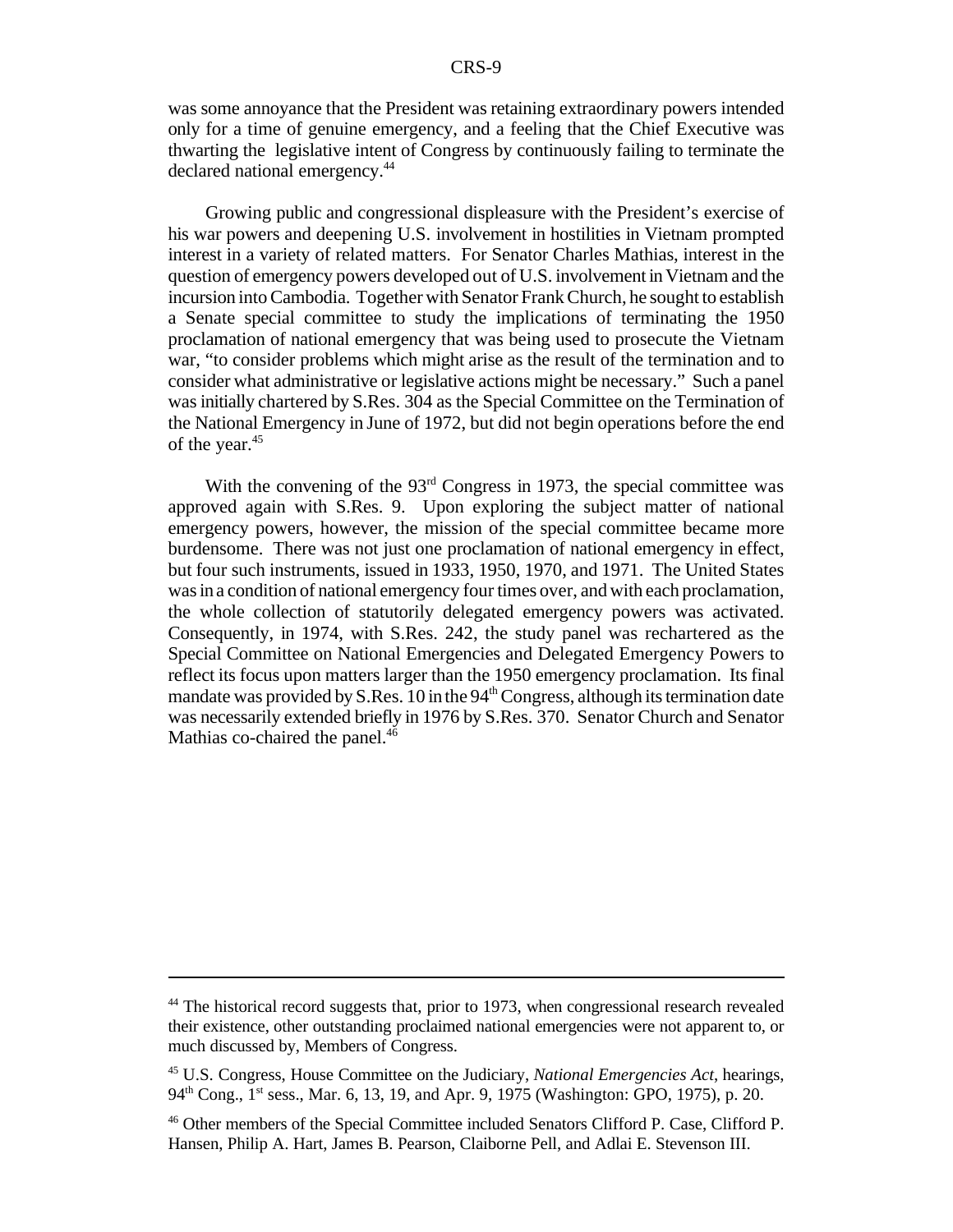#### CRS-10

The special committee produced various studies during its existence.<sup> $47$ </sup> After scrutinizing the United States Code and uncodified statutory emergency powers, the panel identified 470 provisions offederal law which delegated extraordinary authority to the executive in time of national emergency. Not all of them required a declaration of national emergency to be operative, but they were, nevertheless, extraordinary grants. The special committee also found that no process existed for automatically terminating the four outstanding national emergency proclamations. Thus, the panel began developing legislation containing a formula for regulating emergency declarations in the future and otherwise adjusting the body of statutorily delegated emergency powers by abolishing some provisions, relegating others to permanent status, and continuing others in a standby capacity. In addition, the panel also began preparing a report offering its findings and recommendations regarding the state of national emergency powers in the nation.

#### **The National Emergencies Act**

The special committee, in July 1974, unanimously recommended legislation establishing a procedure for the presidential declaration and congressional regulation of a national emergency. The proposal also modified various statutorily delegated emergency powers. In arriving at this reform measure, the panel consulted with various executive branch agencies regarding the significance of existing emergency statutes, recommendations for legislative action, and views as to the repeal of some provisions of emergency law.

This recommended legislation was introduced by Senator Church for himself and others on August 22, 1974, and became S. 3957. It was reported from the Senate Committee on Government Operations on September 30 without public hearings or

<sup>47</sup> See U.S. Congress, Senate Special Committee on National Emergencies and Delegated Emergency Powers, *A Brief History of Emergency Powers in the United States,* committee print, 93<sup>rd</sup> Cong., 2<sup>nd</sup> sess. (Washington: GPO, 1974); U.S. Congress, Senate Special Committee on National Emergencies and Delegated Emergency Powers, *A Recommended National EmergenciesAct*, 93rd Cong., 2 nd sess., S.Rept. 93-1170 (Washington:GPO, 1974); U.S. Congress, Senate Special Committee on National Emergencies and Delegated Emergency Powers, *Executive Orders in Times of War and National Emergency*, committee print, 93rd Cong., 2<sup>nd</sup> sess. (Washington: GPO, 1974); U.S. Congress, Senate Special Committee on National Emergencies and Delegated Emergency Powers, *Executive Replies*, 3 parts, committee print, 93<sup>rd</sup> Cong., 2<sup>nd</sup> sess. (Washington: GPO, 1974); U.S. Congress, Senate Special Committee on National Emergencies and Delegated Emergency Powers, *National* Emergencies and Delegated Emergency Powers, 94<sup>th</sup> Cong., 2<sup>nd</sup> sess., S.Rept. 94-922 (Washington: GPO, 1976); U.S. Congress, Senate Special Committee on the Termination of the National Emergency, *Emergency Powers Statutes*, 93rd Cong., 1st sess., S.Rept. 93-549 (Washington: GPO, 1973); U.S. Congress, Senate Special Committee on the Termination of the National Emergency, *National Emergency*, 3 parts, hearings, 93<sup>rd</sup> Cong., 1<sup>st</sup> sess., Apr. 11-12, July 24, and Nov. 28, 1973 (Washington: GPO, 1973).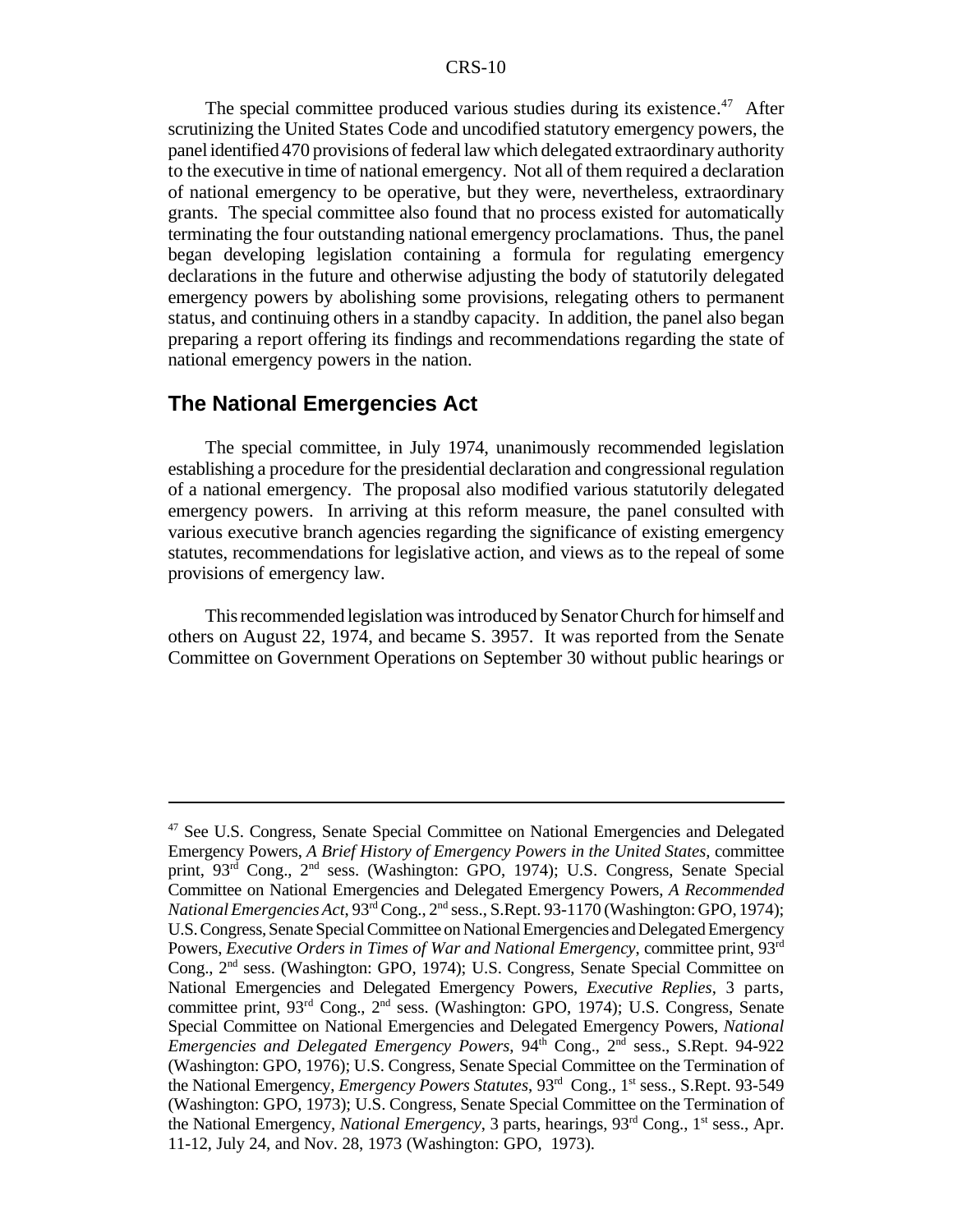amendment.<sup>48</sup> The bill was subsequently discussed on the Senate floor on October 7, when it was amended and passed.<sup>49</sup>

Although a version of the reform legislation had been introduced in the House on September 16, becoming H.R. 16668, the Committee on the Judiciary, to which the measure was referred, did not have an opportunity to consider either that bill or the Senate adopted version due to the press of other business—chiefly the impeachment of President Nixon and the nomination of Nelson A. Rockefeller to be Vice President of the United States. Thus, the National Emergencies Act failed to be considered on the House floor before the final adjournment of the  $93<sup>rd</sup>$  Congress.

With the convening of the next Congress, the proposal was introduced in the House on February 27, 1975, becoming H.R. 3884, and in the Senate on March 6, becoming S. 977. House hearings occurred in March and April before the Subcommittee on Administrative Law and Governmental Relations of the Committee on the Judiciary.<sup>50</sup> The bill was subsequently marked-up and, on April 15, was reported in amended form to the full committee on a 4-0 vote. On May 21, the Committee on the Judiciary, on a voice vote, reported the bill with technical amendments.<sup>51</sup> During the course of House debate on September 4, there was agreement to both the committee amendments and a floor amendment providing that national emergencies end automatically one year after their declaration unless the President informsCongress and the public of a continuation. The bill was then passed on a 388-5 yea and nay vote and sent to the Senate, where it was referred to the Committee on Government Operations.<sup>52</sup>

The Senate Committee on Government Operations held a hearing on H.R. 3884 on February 25, 1976,<sup>53</sup> The bill was subsequently reported on August 26 with one substantive and several technical amendments.<sup>54</sup> The following day, the amended bill was passed and returned to the House.<sup>55</sup> On August 31, the House agreed to the

<sup>48</sup> See U.S. Congress, Senate Committee on Government Operations, *National Emergencies Act*, 93rd Cong., 2nd sess., S.Rept. 93-1193 (Washington: GPO, 1974).

<sup>49</sup> See *Congressional Record*, vol. 120, Oct. 7, 1974, pp. 34011-34022.

<sup>50</sup> See U.S. Congress, House Committee on the Judiciary, *National Emergencies Act*, hearings, 94<sup>th</sup> Cong., 1<sup>st</sup> sess., Mar. 6, 13, 19, and Apr. 9, 1975 (Washington: GPO, 1975).

<sup>&</sup>lt;sup>51</sup> U.S. Congress, House Committee on the Judiciary, *National Emergencies*, 94<sup>th</sup> Cong., 1<sup>st</sup> sess., H.Rept. 94-238 (Washington: GPO, 1975).

<sup>52</sup> *Congressional Record*, vol. 121, Sept. 4, 1975, pp. 27631-27647; *Ibid.*, Sept. 5, 1975, p. 27745.

<sup>53</sup> See U.S. Congress, Senate Committee on Government Operations, *National Emergencies Act*, hearing, 94<sup>th</sup> Cong., 2<sup>nd</sup> sess., Feb. 25, 1976 (Washington: GPO, 1976).

<sup>54</sup> See U.S. Congress, Senate Committee on Government Operations, *National Emergencies* Act, 94<sup>th</sup> Cong., 2<sup>nd</sup> sess., S.Rept. 94-1168 (Washington: GPO, 1976).

<sup>55</sup> See *Congressional Record*, vol. 122, Aug. 27, 1976, pp. 28224-28228.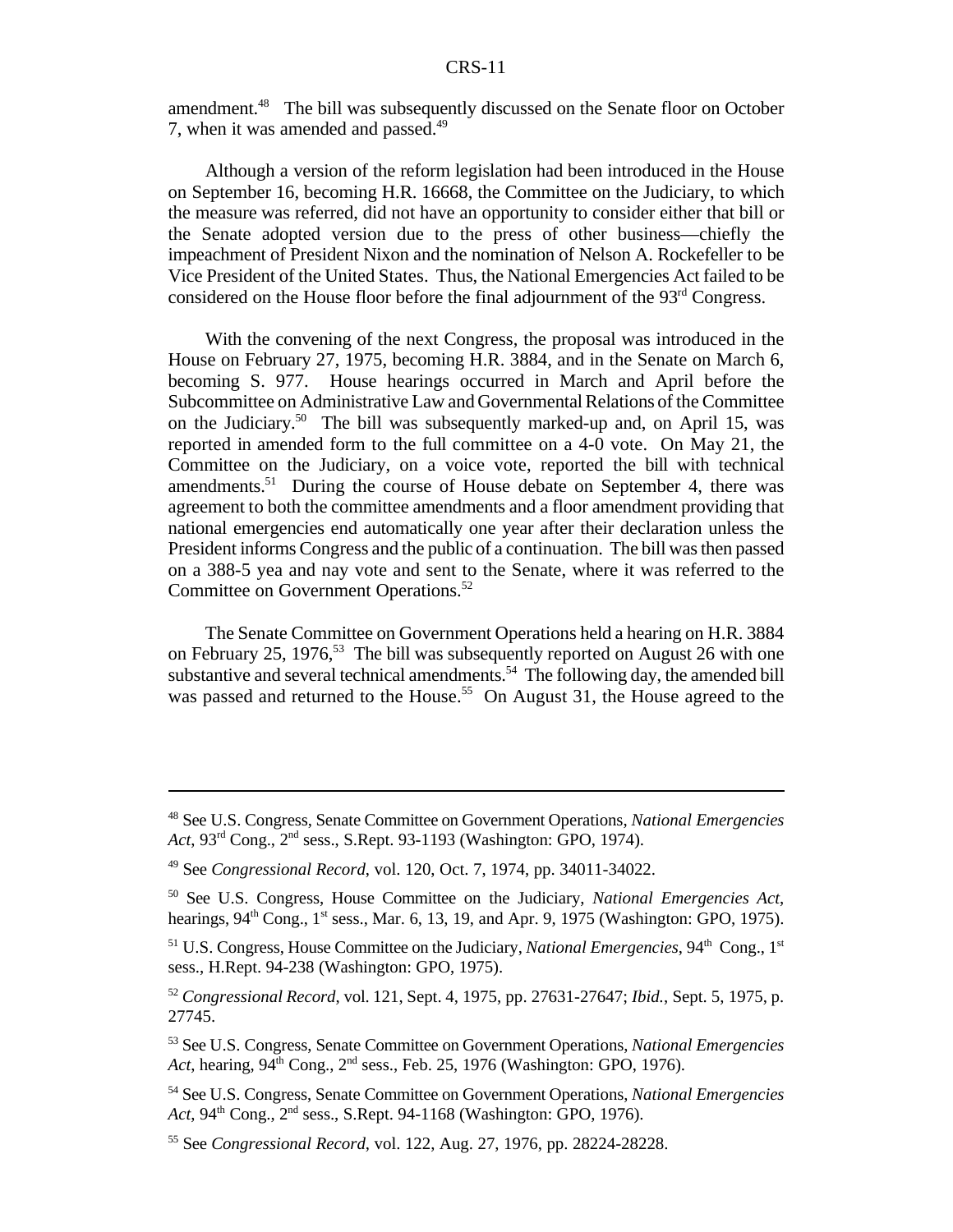Senate amendments,<sup>56</sup> clearing the proposal for President Gerald Ford's signature on September 14.<sup>57</sup>

As enacted, the National Emergencies Act consisted of five titles. The first of these generally returned all standby statutory delegations of emergency power, activated by an outstanding declaration of national emergency, to a dormant state two years after the statute's approval. However, the act did not cancel the 1933, 1950, 1970, and 1971 national emergency proclamations because these were issued by the President pursuant to his Article II constitutional authority. Nevertheless, it did render them ineffective by returning to dormancy the statutory authorities they had activated, thereby necessitating a new declaration to activate standby statutory emergency authorities.

Title II provided a procedure for future declarations of national emergency by the President and prescribed arrangements for their congressional regulation. The statute established an exclusive means for declaring a national emergency. Furthermore, emergency declarations were to terminate automatically after one year unless formally continued for another year by the President, but could be terminated earlier by either the President or Congress. Originally, the prescribed method for congressional termination of a declared national emergency was a concurrent resolution adopted by both houses of Congress. This type of so-called "legislative veto" was effectively invalidated by the Supreme Court in 1983.<sup>58</sup> The National Emergencies Act was amended in 1985 to substitute a joint resolution as the vehicle for rescinding a national emergency declaration.<sup>59</sup>

When declaring a national emergency, the President must indicate, according to Title III, the powers and authorities being activated to respond to the exigency at hand. Certain presidential accountability and reporting requirements regarding national emergency declarations were specified in Title IV, and the repeal and continuation of various statutory provisions delegating emergency powers was accomplished in Title V.

Since the 1976 enactment of the National Emergencies Act, various national emergencies, identified in Table I, have been declared pursuant to its provisions. Some were subsequently revoked, while others remain operative. All declarations made pursuant to the National Emergencies Act are identified in Table I; their cancellation is noted, where appropriate; and a *Code of Federal Regulations* or *Federal Register* citation is provided to enable examination of their full text.

<sup>56</sup> Ibid., Aug. 31, 1976, p. 28466.

<sup>57</sup> 90 Stat. 1255; 50 U.S.C. 1601-1651 (1988); see U.S. Congress, Senate Committee on Government Operations and Special Committee on National Emergencies and Delegated Emergency Powers, *The National Emergencies Act (Public Law 94-412). Source Book:* Legislative History, Texts, and Other Documents, committee print, 94<sup>th</sup> Cong., 2<sup>nd</sup> sess. (Washington: GPO, 1976).

<sup>58</sup> See *Immigration and Naturalization Service* v. *Chadha*, 462 U.S. 919 (1983).

<sup>59</sup> See 99 Stat. 405, 448.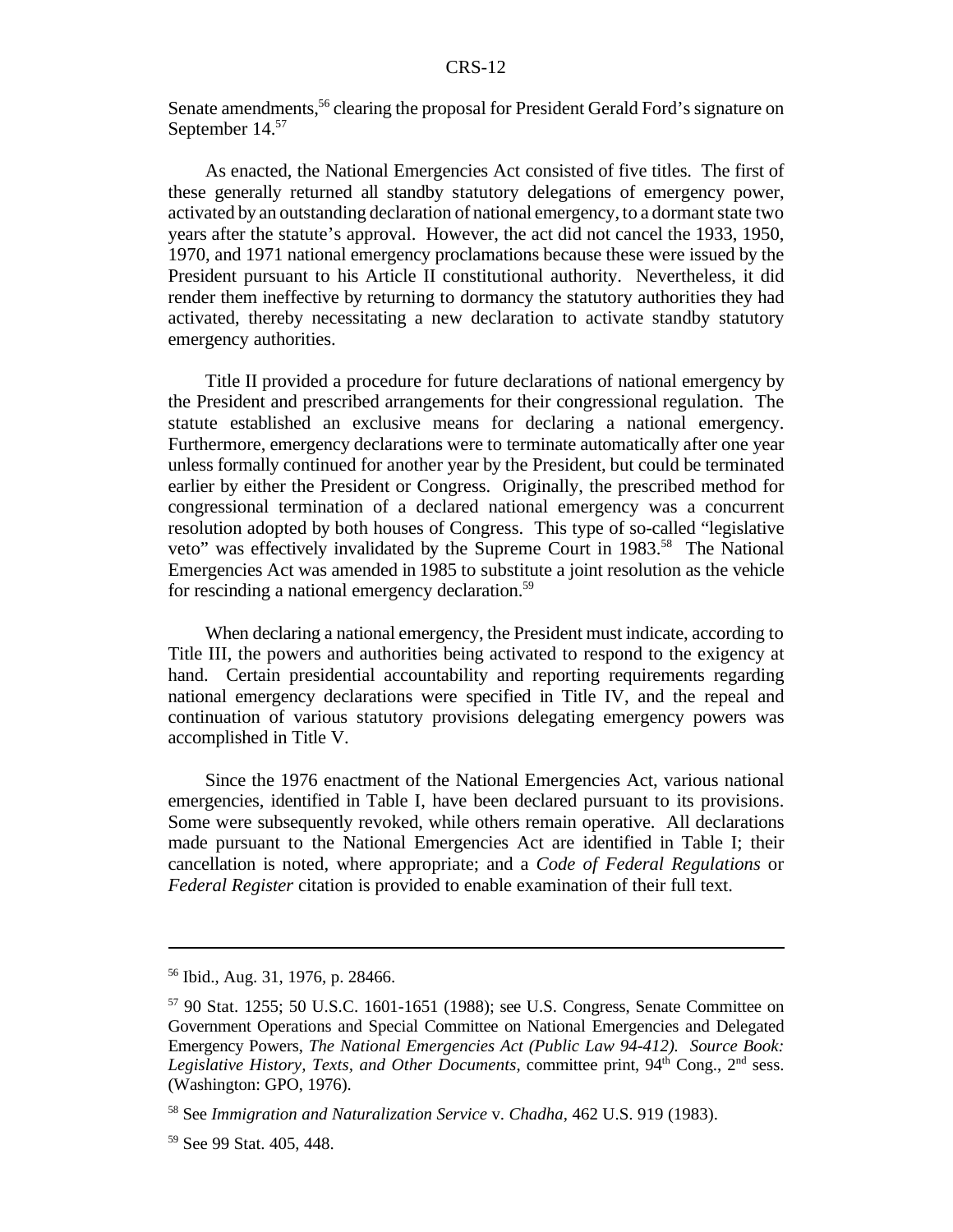| <b>Declaration</b>      | <b>Date</b> | <b>Title</b>                                                                                     | <b>CFR Citation</b>                   |
|-------------------------|-------------|--------------------------------------------------------------------------------------------------|---------------------------------------|
| E.O. 12170              | 11/14/79    | <b>Blocking Iranian</b><br><b>Government Property</b>                                            | 3 C.F.R., 1979<br>Comp., pp. 457-458. |
| E.O. 12211              | 04/17/80    | <b>Further Prohibitions on</b><br><b>Transactions with Iran</b>                                  | 3 C.F.R., 1980<br>Comp., pp. 253-255. |
| E.O. 12444 <sup>a</sup> | 10/14/83    | <b>Continuation of Export</b><br><b>Control Regulations</b>                                      | 3 C.F.R., 1983<br>Comp., pp. 214-215. |
| E.O. $12470^b$          | 03/30/84    | <b>Continuation of Export</b><br><b>Control Regulations</b>                                      | 3 C.F.R., 1984<br>Comp., pp. 168-169. |
| E.O. $12513^{\circ}$    | 05/01/85    | Prohibiting Trade and<br>Certain Other<br><b>Transactions Involving</b><br>Nicaragua             | 3 C.F.R., 1985<br>Comp., p. 342.      |
| E.O. $12532^d$          | 09/09/85    | Prohibiting Trade and<br><b>Certain Other</b><br><b>Transactions Involving</b><br>South Africa   | 3 C.F.R., 1985<br>Comp., pp. 387-391. |
| E.O. 12543              | 01/07/86    | Prohibiting Trade and<br><b>Certain Transactions</b><br><b>Involving Libya</b>                   | 3 C.F.R., 1986<br>Comp., pp. 181-182. |
| E.O. $12635^e$          | 04/08/88    | Prohibiting Certain<br>Transactions with<br>Respect to Panama                                    | 3 C.F.R., 1988<br>Comp., pp. 563-564. |
| E.O. 12722              | 08/02/90    | <b>Blocking Iraqi</b><br><b>Government Property</b><br>and Prohibiting<br>Transactions with Iraq | 3 C.F.R., 1990<br>Comp., pp. 294-295. |
| E.O. $12730^f$          | 09/30/90    | <b>Continuation of Export</b><br><b>Control Regulations</b>                                      | 3 C.F.R., 1990<br>Comp., pp. 305-306. |
| E.O. 12735 <sup>g</sup> | 11/16/90    | <b>Chemical and Biological</b><br><b>Weapons Proliferation</b>                                   | 3 C.F.R., 1990<br>Comp., pp. 313-316. |
| E.O. $12775^h$          | 10/04/91    | Prohibiting Certain<br><b>Transactions</b> with<br>Respect to Haiti                              | 3 C.F.R., 1991<br>Comp., pp. 349-350. |

# **Table 1. Declared National Emergencies, 1976-2001**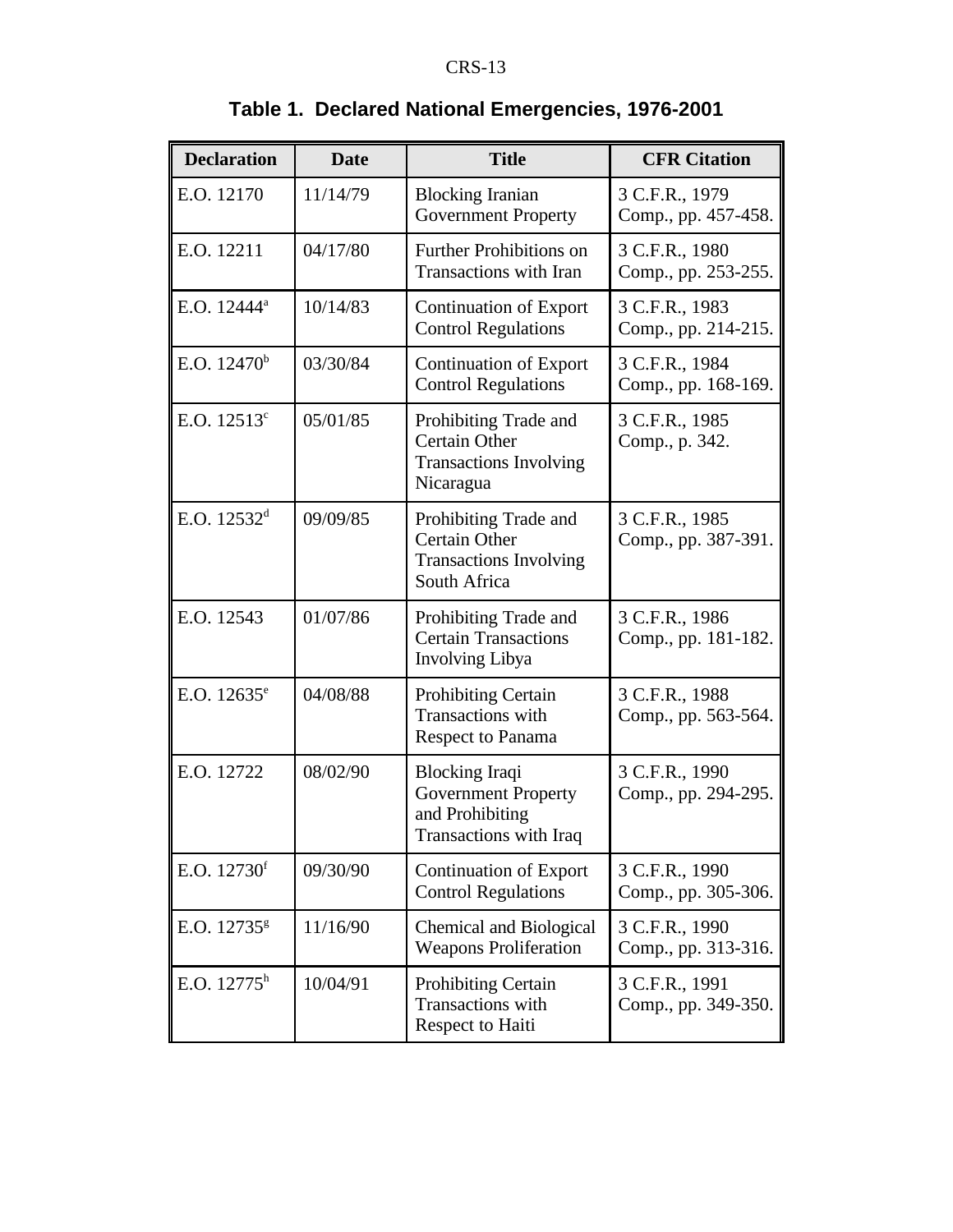| <b>Declaration</b>        | <b>Title</b><br><b>Date</b> |                                                                                                                                                                           | <b>CFR Citation</b>                   |
|---------------------------|-----------------------------|---------------------------------------------------------------------------------------------------------------------------------------------------------------------------|---------------------------------------|
| E.O. 12808                | 05/30/92                    | Blocking "Yugoslav<br>Government" Property<br>and Property of the<br>Governments of Serbia<br>and Montenegro                                                              | 3 C.F.R., 1992<br>Comp., pp. 305-306. |
| E.O. 12865                | 09/26/93                    | <b>Prohibiting Certain</b><br><b>Transactions Involving</b><br><b>UNITA</b>                                                                                               | 3 C.F.R., 1993<br>Comp., pp. 636-638. |
| E.O. $12868^{\mathrm{i}}$ | 09/30/93                    | Restricting the<br>Participation by United<br><b>States Persons in</b><br><b>Weapons Proliferation</b><br>Activities                                                      | 3 C.F.R., 1993<br>Comp., pp. 650-651. |
| E.O. $12923^{\mathrm{j}}$ | 06/30/94                    | <b>Continuation of Export</b><br><b>Control Regulations</b>                                                                                                               | 3 C.F.R., 1994<br>Comp., pp. 916-917. |
| E.O. $12924^k$            | 08/19/94                    | <b>Continuation of Export</b><br><b>Control Regulations</b>                                                                                                               | 3 C.F.R., 1994<br>Comp., pp. 917-919. |
| E.O. $12930^1$            | 09/29/94                    | Measures to Restrict the<br>Participation by United<br><b>States Persons in</b><br><b>Weapons Proliferation</b><br><b>Activities</b>                                      | 3 C.F.R., 1994<br>Comp., pp. 924-925  |
| E.O. 12934                | 10/25/94                    | <b>Blocking Property and</b><br><b>Additional Measures</b><br>With Respect to the<br><b>Bosnian Serb-Controlled</b><br>Areas of the Republic of<br>Bosnia and Herzegovina | 3 C.F.R., 1994<br>Comp., pp. 930-932. |
| E.O. 12938                | 11/14/94                    | Proliferation of<br><b>Weapons of Mass</b><br>Destruction                                                                                                                 | 3 C.F.R., 1994<br>Comp., pp. 950-954. |
| E.O. 12947                | 01/23/95                    | <b>Prohibiting Transactions</b><br>with Terrorists Who<br>Threaten to Disrupt the<br>Middle East Peace<br>Process                                                         | 3 C.F.R., 1995<br>Comp., pp. 319-320. |
| E.O. 12957 <sup>m</sup>   | 03/15/95                    | Prohibiting Certain<br>Transactions with<br>Respect to the<br>Development of Iranian<br><b>Petroleum Resources</b>                                                        | 3 C.F.R., 1995<br>Comp., pp. 332-333. |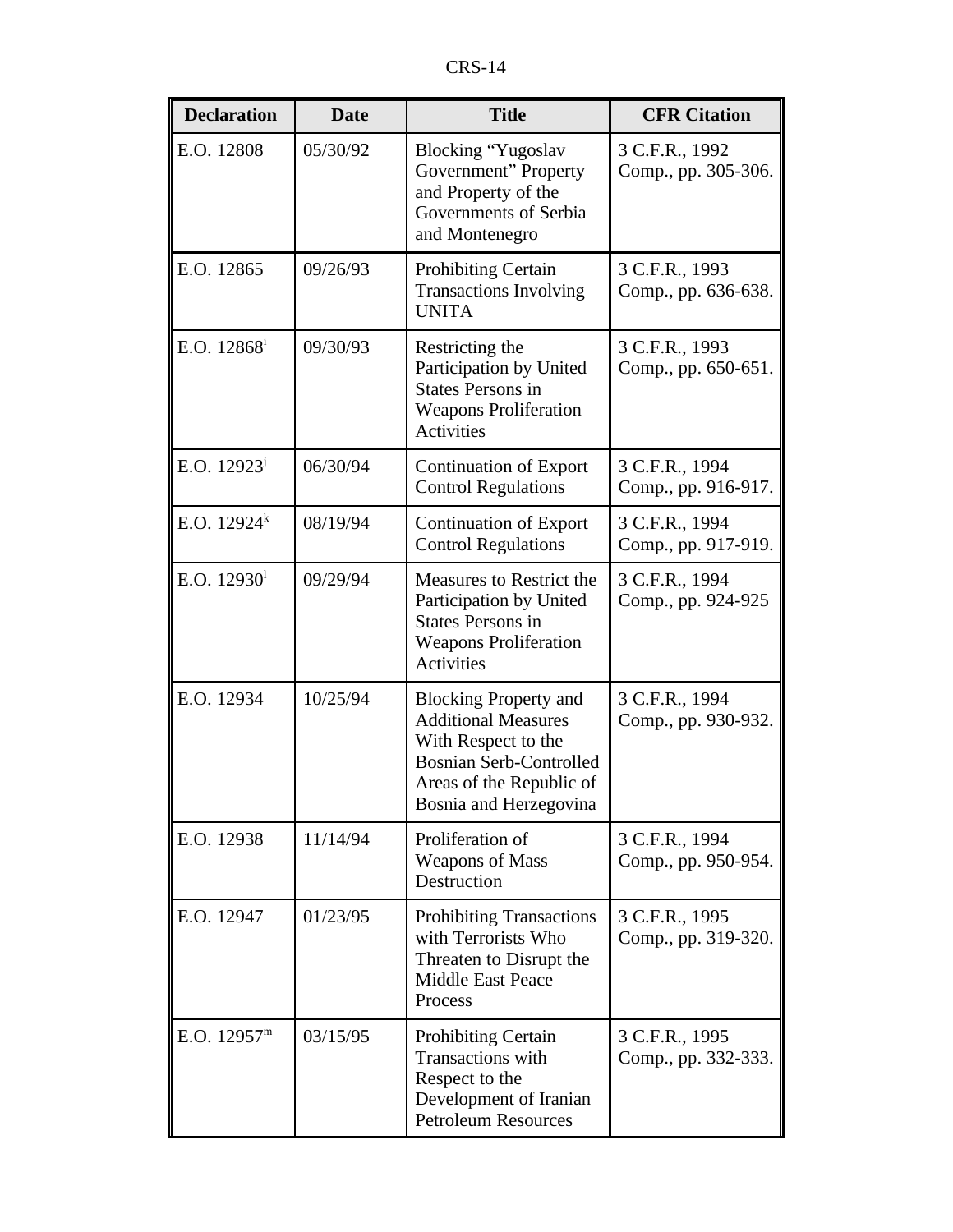| <b>Declaration</b> | <b>Date</b> | <b>Title</b>                                                                                                                                                                                                                                                                                    | <b>CFR Citation</b>                   |
|--------------------|-------------|-------------------------------------------------------------------------------------------------------------------------------------------------------------------------------------------------------------------------------------------------------------------------------------------------|---------------------------------------|
| E.O. 12978         | 10/21/95    | <b>Blocking Assets and</b><br><b>Prohibiting Transactions</b><br>with Significant<br><b>Narcotics Traffickers</b>                                                                                                                                                                               | 3 C.F.R., 1995<br>Comp., pp. 415-417. |
| Proc. 6867         | 03/01/96    | Regulation of the<br>Anchorage and<br>Movement of Vessels<br>with Respect to Cuba                                                                                                                                                                                                               | 3 C.F.R., 1996<br>Comp., pp. 8-9.     |
| E.O. 13047         | 05/22/97    | Prohibiting New<br><b>Investment</b> in Burma                                                                                                                                                                                                                                                   | 3 C.F.R., 1997<br>Comp., pp. 202-204. |
| E.O. 13067         | 11/03/97    | <b>Blocking Sudanese</b><br><b>Government Property</b><br>and Prohibiting<br><b>Transactions with Sudan</b>                                                                                                                                                                                     | 3 C.F.R., 1997<br>Comp., pp. 230-231. |
| E.O. 13088         | 06/09/98    | Blocking Property of the<br>Governments of the<br>Federal Republic of<br>Yugoslavia (Serbia and<br>Montenegro), the<br>Republic of Serbia, and<br>the Republic of<br>Montenegro, and<br>Prohibiting New<br>Investment in the<br>Republic of Serbia in<br>Response to the<br>Situation in Kosovo | 3 C.F.R., 1998<br>Comp., pp. 191-193. |
| E.O. 13129         | 07/04/99    | <b>Blocking Property and</b><br><b>Prohibiting Transactions</b><br>with the Taliban                                                                                                                                                                                                             | 3 C.F.R. 1999<br>Comp., pp. 200-203.  |
| E.O. 13159         | 06/21/00    | Blocking Property of the<br>Government of the<br><b>Russian Federation</b><br>Relating to the<br>Disposition of Highly<br><b>Enriched Uranium</b><br><b>Extracted from Nuclear</b><br>Weapons                                                                                                   | 3 C.F.R. 2000<br>Comp., pp. 277-278.  |
| E.O. 13194         | 01/18/01    | Prohibiting the<br><b>Importation of Rough</b><br>Diamonds from Sierra<br>Leone                                                                                                                                                                                                                 | 66 Fed. Reg. 7389-<br>7390.           |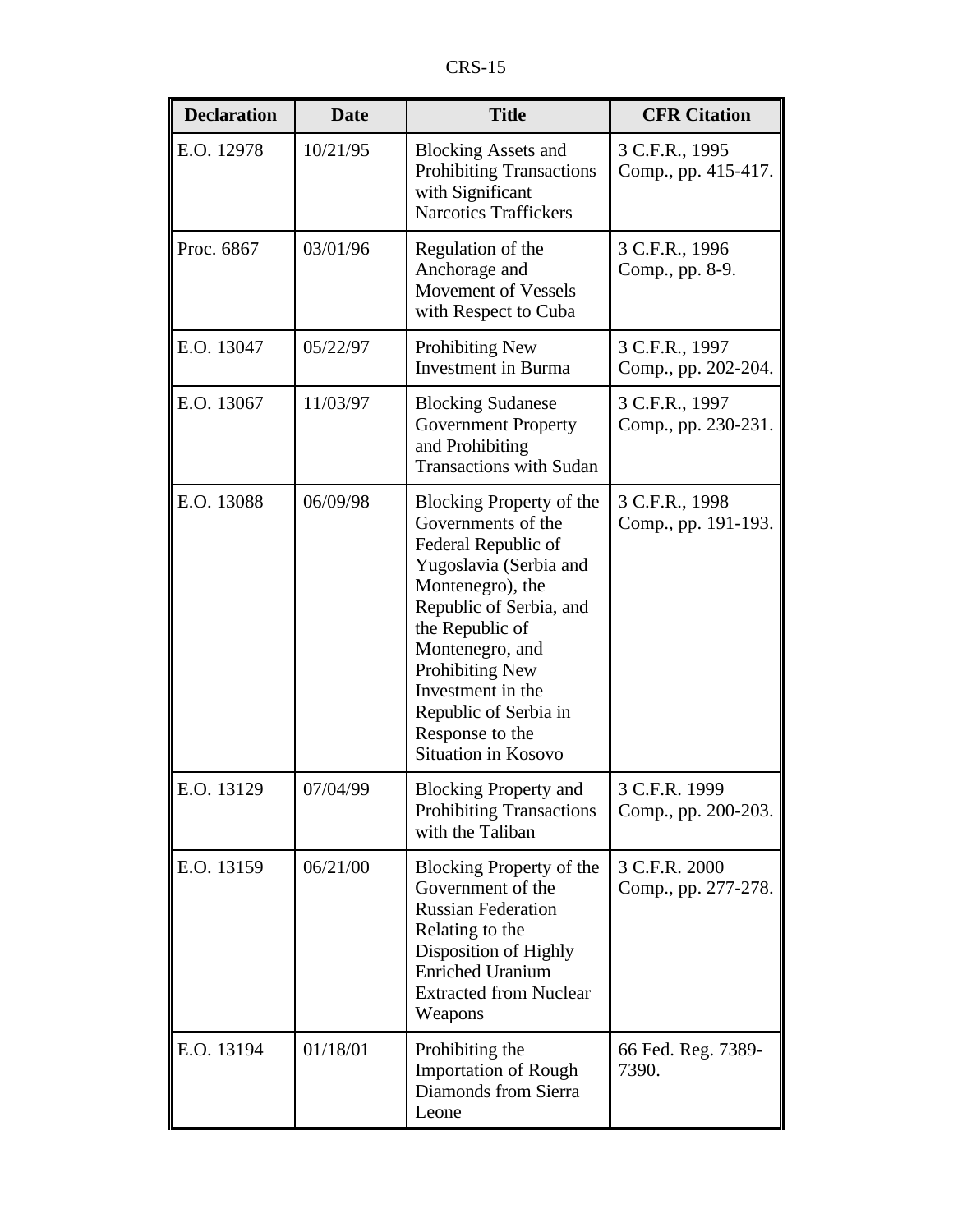| <b>Declaration</b> | Date     | <b>Title</b>                                                                                           | <b>CFR Citation</b>           |
|--------------------|----------|--------------------------------------------------------------------------------------------------------|-------------------------------|
| E.O. 13222         | 08/17/01 | Continuation of Export<br><b>Control Regulations</b>                                                   | 66 Fed. Reg. 44025-<br>44026. |
| Proc. 7463         | 09/14/01 | <b>Declaration of National</b><br><b>Emergency by Reason</b><br>of Certain Terrorist<br><b>Attacks</b> | 66 Fed. Reg. 48197-<br>48199. |

 $a^2$  Revoked by E.O. 12451 of Dec. 20, 1983.

 $b$  Revoked by E.O. 12525 of July 12, 1985.

 $c$  Revoked by E.O. 12707 of Mar. 13, 1990.

 $d$  Revoked by E.O. 12769 of July 10, 1991.

 $e^{\text{e}}$  Revoked by E.O. 12710 of Apr. 5, 1990.

 $<sup>f</sup>$  Revoked by E.O. 12867 of Sept. 30, 1993.</sup>

 $g<sup>g</sup>$  Revoked by E.O. 12938 of Nov. 11, 1994.

 $h$  Revoked by E.O. 12932 of Oct. 14, 1994.

Revoked by E.O. 12930 of Sept. 29, 1994.

 $J$  Revoked by E.O. 12924 of Aug. 19, 1994.

 $k$  Revoked by E.O. 13206 of April 4, 2001.

 $\frac{1}{2}$  Revoked by E.O. 12938 of Nov. 14, 1994.

 $<sup>m</sup>$  Revoked in part by E.O. 12959 of May 6, 1995.</sup>

In itsfinal report, issued in late May 1976, the special committee concluded "by reemphasizing that emergency laws and procedures in the United States have been neglected for too long, and that Congress must pass the National Emergencies Act to end a potentially dangerous situation."<sup>60</sup> The panel's recommended legislation, of course, was enacted into law before the end of the year.

Other issues identified by the special committee as deserving attention in the future, however, did not fare so well. The panel, for example, was hopeful that standing committees of both houses of Congress would review statutory emergency power provisions within their respective jurisdictions with a view to the continued need for, and possible adjustment of, such authority.<sup>61</sup> Actions in this regard probably were not as ambitious as the special committee expected. A title of the Federal Civil Defense Act of 1950, granting the President or Congress power to declare a civil defense emergency in the event an attack on the United States occurred or was anticipated, expired in June 1974 after the House Committee on Rulesfailed to report a measure continuing the statute. $62$ 

<sup>60</sup> U.S. Congress, Senate Special Committee on National Emergencies and Delegated Emergency Powers, *National Emergencies and Delegated Emergency Powers*, p. 19.

<sup>61</sup> *Ibid.*, p. 10.

<sup>62</sup> See 50 U.S.C. App. 2297 (1970); U.S. Congress, House Committee on Armed Services, *Extending Civil Defense Emergency Authorities*, 93rd Cong., 2 nd sess., H.Rept. 93-1243 (Washington: GPO, 1974); Associated Press, "Rules Panel Halts Bill on War Powers," *Washington Post*, Sept. 19, 1974, p. A5.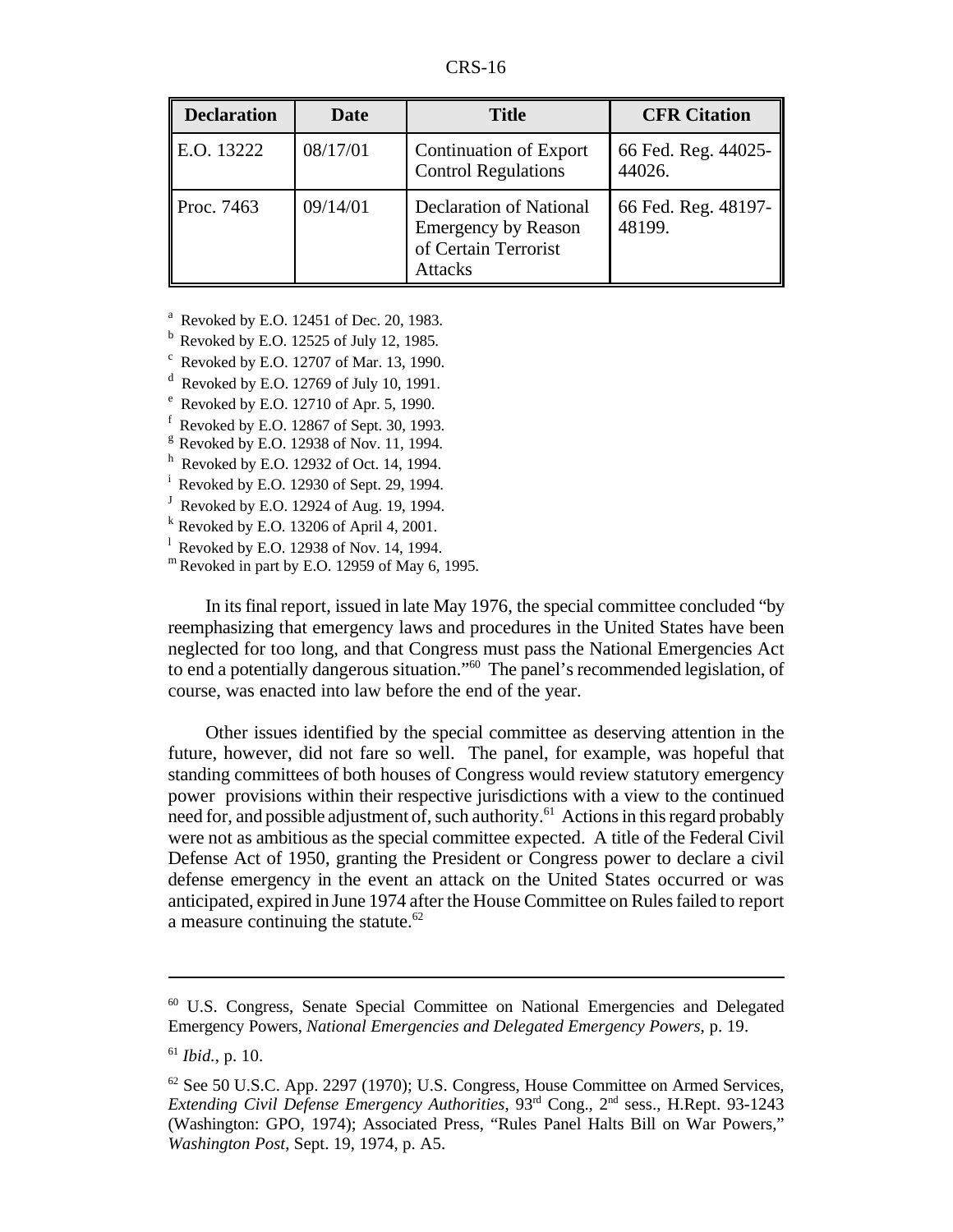#### CRS-17

Aprovision of emergency law wasrefined inMay 1976. Legislation was enacted granting the President the authority to order certain selected members of an armed services reserve component to active duty without a declaration of war or national emergency.<sup>63</sup> Previously, such an activation of military reserve personnel had been limited to a "time of national emergency declared by the President" or "when otherwise authorized by law."<sup>64</sup>

Another refinement of emergency law occurred in 1977 when action was completed on the International Emergency Economic Powers Act (IEEPA).<sup>65</sup> Reform legislation containing this statute<sup>66</sup> modified a provision of the Trading with the Enemy Act of 1917, authorizing the President to regulate the nation's international and domestic finance during periods of declared war or national emergency.<sup>67</sup> The enacted bill limited the President's Trading with the Enemy Act power to regulate the country's finances to times of declared war. In IEEPA, a provision conferred authority on the Chief Executive to exercise controls over international economic transactions in the future during a declared national emergency and established procedures governing the use of this power, including close consultation with Congress when declaring a national emergency to activate IEEPA. Such a declaration would be subject to congressional regulation under the procedures of the National Emergencies Act.<sup>68</sup>

Other matters identified in the final report of the special committee for congressional scrutiny included:

- investigation of emergency preparedness efforts conducted by the executive branch;
- attention to congressional preparations for an emergency and continual review of emergency law;
- ending open-ended grants of authority to the executive;
- investigation and institution of stricter controls over delegated powers; and

<sup>63</sup> 90 Stat. 517; 10 U.S.C. 12302

<sup>64</sup> 10 U.S.C. 673 (1970).

 $65$  50 U.S.C. 1701-1706.

<sup>66</sup> 91 Stat. 1625.

 $67$  12 U.S.C. 95a and 50 U.S.C. App. 5(b) (1976).

<sup>&</sup>lt;sup>68</sup>Of related interest to these statutory developments, President Ford, by a proclamation of February 19, 1976, gave notice that E.O. 9066, providing for the internment of Japanese-Americans in certain military areas during World War II, was canceled as of the issuance of the proclamation formally establishing the cessation of World War II on December 31, 1946. See 3 C.F.R., 1976 Comp., pp. 8-9. Certain statutory authority relevant to this executive order, concerning the creation of military areas and zones, was canceled by the National Emergencies Act. See 18 U.S.C. 1383 (1976).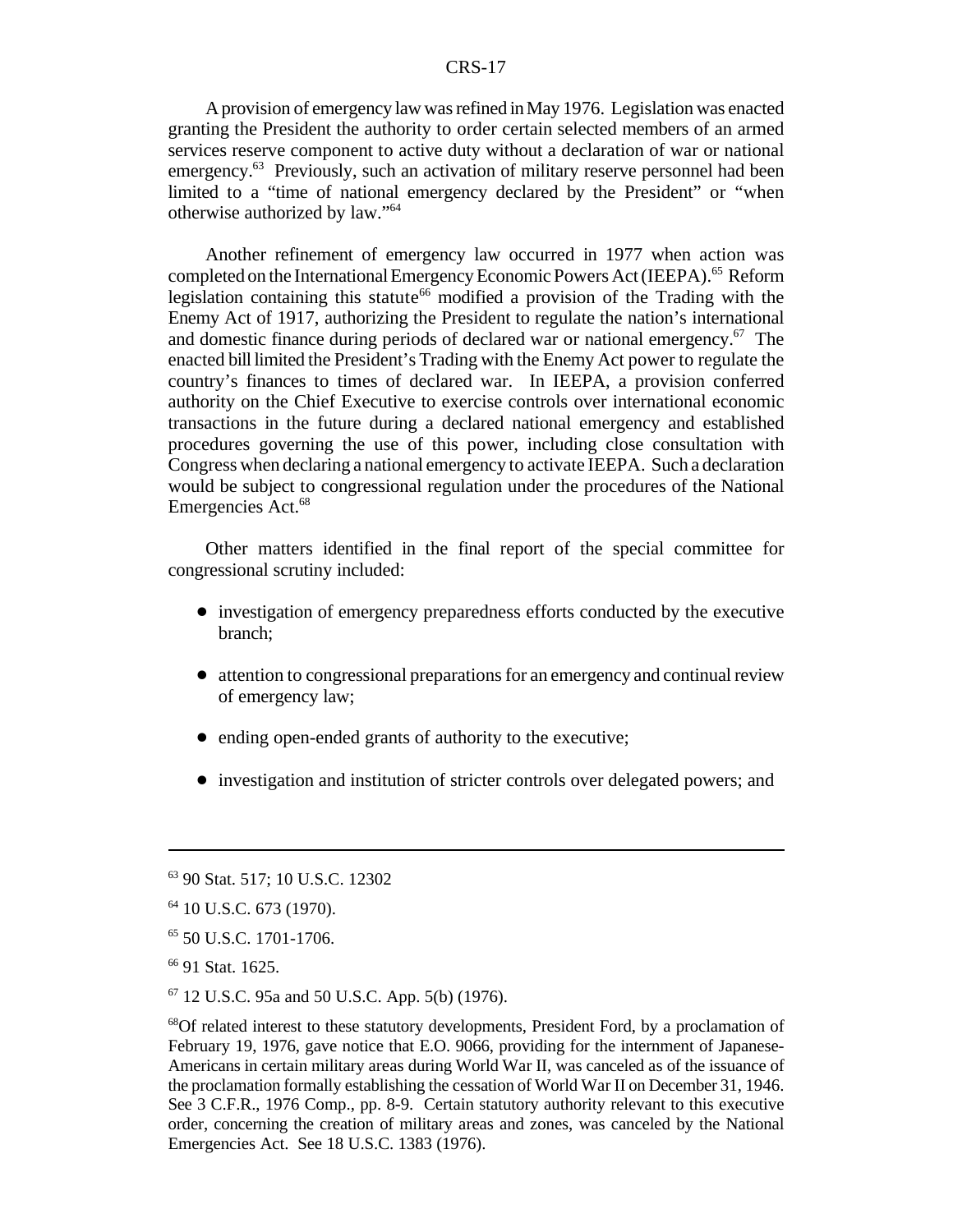$\bullet$  improving the accountability of executive decisionmaking.<sup>69</sup>

There is some public record indication that certain of these points, particularly the first and the last, have been addressed in the past two decades by congressional overseers.<sup>70</sup>

#### **Conclusion**

The development, exercise, and regulation of emergency powers, from the days of the Continental Congress to the present, reflect at least one highly discernable trend: those authorities available to the executive in time of national crisis or exigency have, since the time of the Lincoln Administration, come to be increasingly rooted in statutory law. The discretion available to a Civil War President in his exercise of emergency power has been harnessed, to a considerable extent, in the contemporary period. Furthermore, due to greater reliance upon statutory expression, the range of this authority has come to be more circumscribed, and the options for its use have come to be regulated procedurally through the National Emergencies Act. Since its enactment, however, the National Emergencies Act has not been revisited by congressional overseers. Nonetheless, as the final report of the Senate Special Committee on National Emergencies suggests, the prospect remains that further improvements and reforms in this policy area might be pursued and perfected.

<sup>69</sup> See U.S. Congress, Senate Special Committee on National Emergencies and Delegated Emergency Powers, *National Emergencies and Delegated Emergency Powers*, pp. 11-18.

 $70$  See, for example, U.S. Congress, House Committee on Government Operations, Presidential Directives and Records Accountability Act, hearing, 100<sup>th</sup> Cong., 2<sup>nd</sup> sess., Aug. 3, 1988 (Washington: GPO, 1989; U.S. Congress, House Committee on Interior and Insular Affairs,*EmergencyPreparedness and the LicensingProcessforCommercial Nuclear Power* Reactors, 2 parts, hearings, 98<sup>th</sup> Cong., 1<sup>st</sup> sess., Apr. 18 and July 8, 1983 (Washington: GPO, 1985).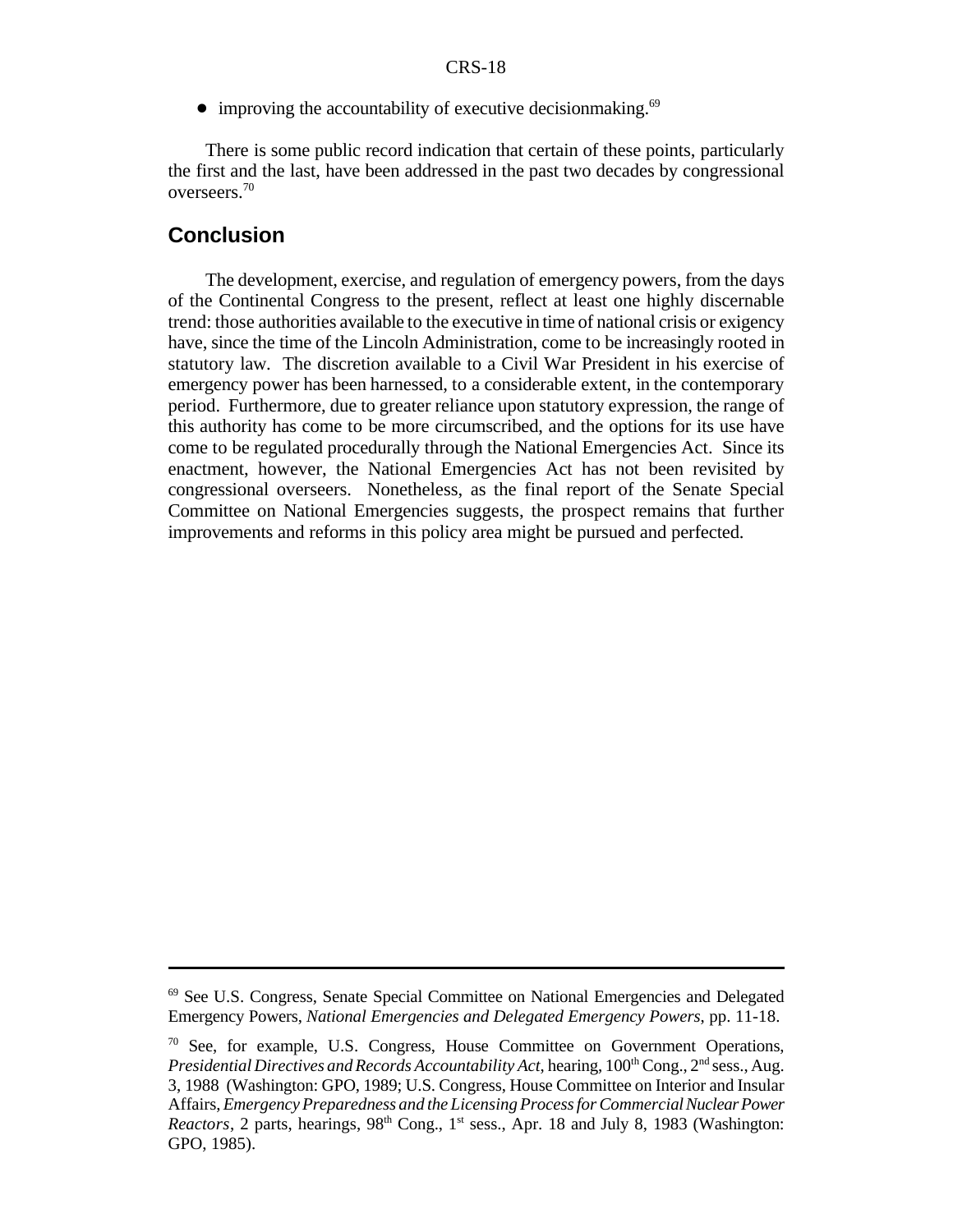# **National Emergency Powers: A Selected Bibliography**

#### **Articles**

- Bowman, Mary M. C., "Presidential Emergency Powers Related to International Economic Transactions." *Vanderbilt Journal of Transactional Law*, vol. 11, Summer 1978: 515-534.
- Culp, Maurice S., "Executive Power inEmergencies. *Michigan LawReview*, vol. 31, June 1933: 1066-1096.
- Fuller, Glenn E., "The National Emergency Dilemma: Balancing the Executive's Crisis Powers with the Need for Accountability." *Southern California Law Review*, vol. 52, July 1979: 1453-1511.
- Genovese, Michael A., "Democratic Theory and the Emergency Powers of the President." *Presidential Studies Quarterly*, vol. 9, Summer 1979: 283-289.
- Klieman, Aaron S., "Preparing for the Hour of Need: Emergency Powers in the United States." *Review of Politics*, vol. 41, April 1979: 235-255.

—— "Preparing for the Hour of Need: The National Emergencies Act." *Presidential Studies Quarterly*, vol. 9, Winter 1979: 47-64.

- Miller, Arthur S., "Constitutional Law: Crisis Government Becomes the Norm." *Ohio State Law Journal*, vol. 39, 1978: 736-751.
- Relyea, Harold C., "Stretch Points of the Constitution: National Emergency Powers," in Ralph S. Pollock, ed., *Renewing the Dream: National Archives Bicentennial '87 Lectures on Contemporary Constitutional Issues.* Lanham, MD: University Press of America, 1986, pp. 75-91.
- Robinson, Donald L., "The Routinization of Crisis Government." *Yale Review*, vol. 63, Winter 1974: 161-174.
- Roche, John P., "Executive Power and Domestic Emergency: The Quest for Prerogative." *Western Political Quarterly*, vol. 5, December 1952: 592-618.
- Rossiter, Clinton L., "Constitutional Dictatorship in the Atomic Age." *Review of Politics*, vol. 11, October 1949: 395-418.
- Sturm, Albert L., "Emergencies and the Presidency." *Journal of Politics*, vol. 11, February 1949: 121-144.

#### **Books**

Corwin, Edward S., *Total War and the Constitution.* New York: Alfred A. Knopf, 1947. 162 p.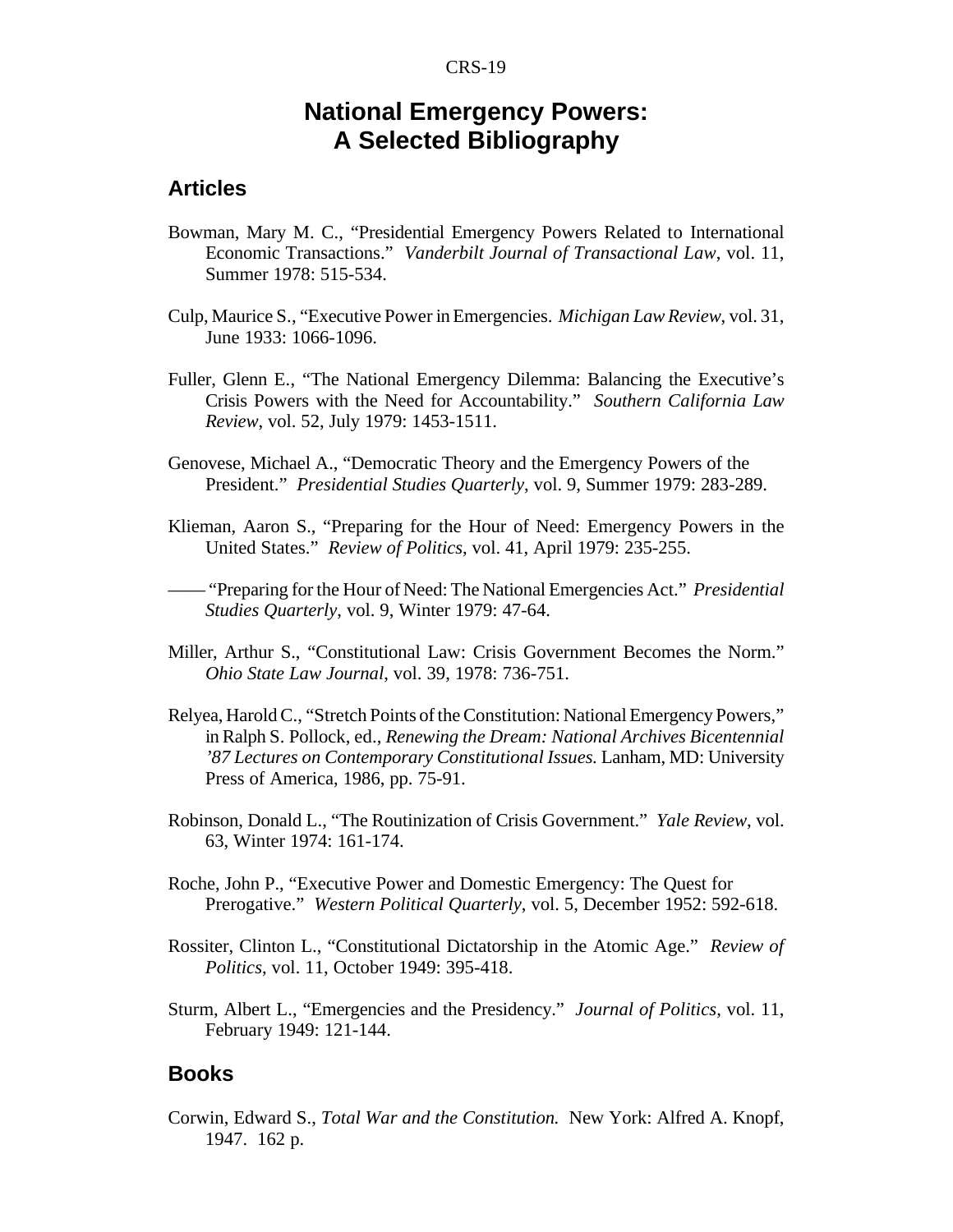- Janeway, Eliot, *The Economics of Crisis: War, Politics, and the Dollar.* New York: Weybright and Talley, 1968. 317 p.
- Koenig, Louis W., *The Presidency and the Crisis: Powers of the Office from the Invasion of Poland to Pearl Harbor.* New York: King's Crown Press, 1944. 166 p.
- Murphy, Paul L., *The Constitution in Crisis Times 1918-1969.* New York: Harper and Row, 1972. 541 p.
- Randall, James G., *Constitutional Problems Under Lincoln.* Urbana, IL: University of Illinois Press, 1951. 596 p.
- Rankin, Robert S. and Winfred Dallmayr, *Freedom and Emergency Powers in the Cold War.* New York: Appleton-Century-Crofts, 1964. 277 p.
- Rich, Bennett Milton, *The Presidents and Civil Disorder.* Washington: The Brookings Institution, 1941. 235 p.
- Rockoff, Hugh, *Drastic Measures.* New York: Cambridge University Press, 1984. 285 p.
- Rossiter, Clinton L., *Constitutional Dictatorship.* New York: Harcourt, Brace, and World, 1963. 322 p.
- Smith, J. Malcolm, and Cornelius P. Cotter, *Powers of the President During Crisis*. Washington: Public Affairs Press, 1960. 175 p.

#### **Documents**

- U.S. Congress, House Committee on International Relations, *Trading with the Enemy: Legislative and Executive Documents Concerning Regulation of International Transactions in Time of Declared National Emergency.* Committee print, 94<sup>th</sup> Cong., 2<sup>nd</sup> sess. Washington: GPO, 1976. 684 p.
- U.S. Congress, Senate Committee on Government Operations and Special Committee on National Emergencies and Delegated Emergency Powers, *The National Emergencies Act: (Public Law 94-412). Source Book: Legislative History,* Texts, and Other Documents. Committee print, 94<sup>th</sup> Cong., 2<sup>nd</sup> sess. Washington: GPO, 1976. 360 p.
	- —— Senate Special Committee on National Emergencies and Delegated Emergency Powers, *A Brief History of Emergency Powers in the United States*, by Harold C. Relyea. Committee print, 93<sup>rd</sup> Cong., 2<sup>nd</sup> sess. Washington: GPO, 1974. 140 p.
	- —— *Executive Ordersin Times of War and National Emergency.* Committee print,  $93<sup>rd</sup>$  Cong.,  $2<sup>nd</sup>$  sess. Washington: GPO, 1974. 283 p.